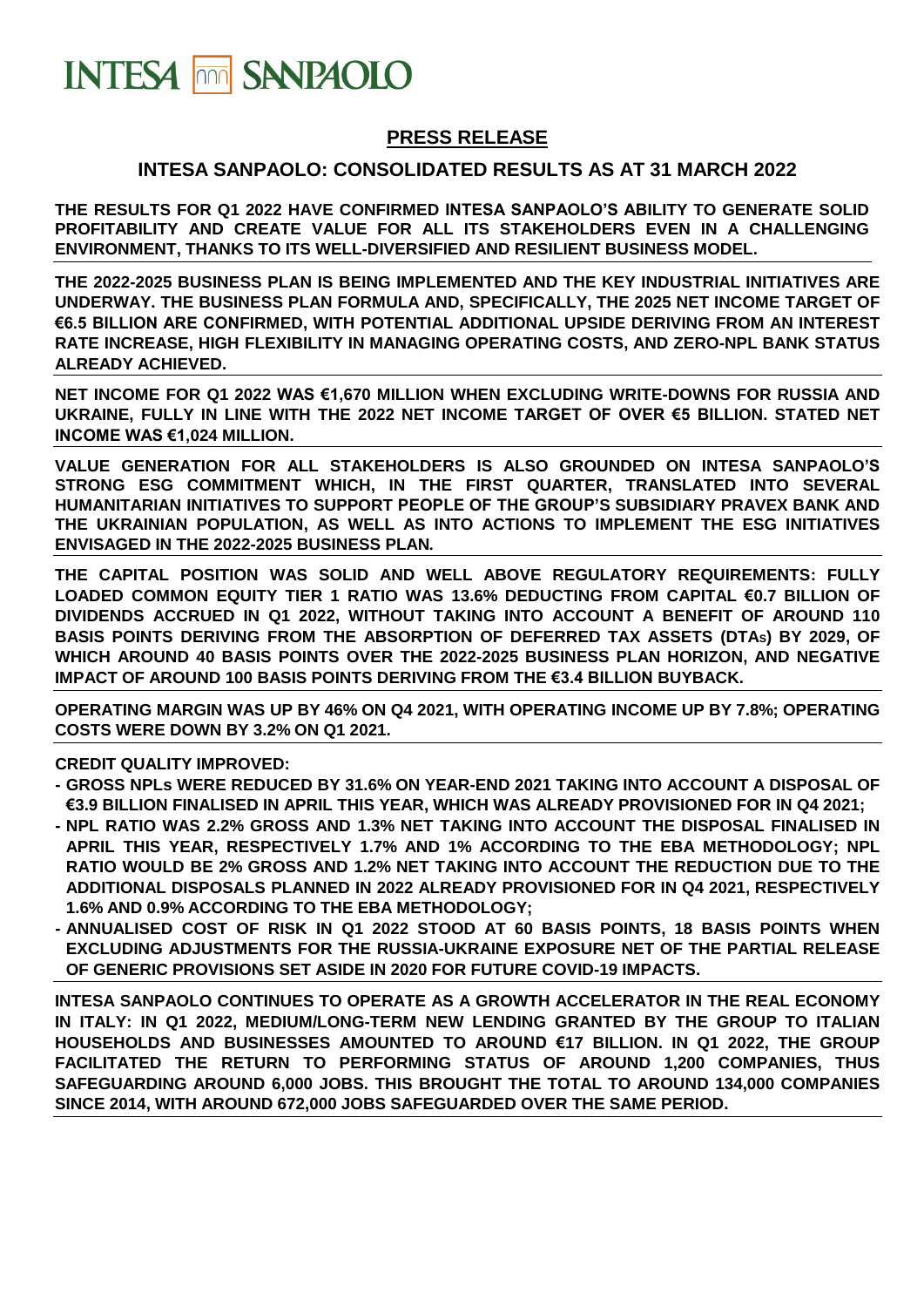• **NET INCOME OF €1,670M IN Q1 2022 WHEN EXCLUDING WRITE-DOWNS FOR THE RUSSIA-UKRAINE EXPOSURE (UP 10.2% VS €1,516M IN Q1 2021). STATED NET INCOME OF €1,024M.**

• **OPERATING MARGIN UP BY 46% ON Q4 2021**

• **OPERATING INCOME UP BY 7.8% ON Q4 2021**

• **OPERATING COSTS DOWN BY 3.2% ON Q1 2021**

• **IMPROVEMENT IN CREDIT QUALITY TREND:**

- **GROSS NPL REDUCTION OF AROUND €54BN SINCE THE SEPTEMBER 2015 PEAK, TAKING INTO ACCOUNT THE DISPOSAL OF €3.9BN FINALISED IN APRIL THIS YEAR AND ALREADY PROVISIONED FOR IN Q4 2021**
- **NPL STOCK DOWN 31.6% GROSS AND 16.5% NET ON YEAR-END 2021, TAKING INTO ACCOUNT THE DISPOSAL FINALISED IN APRIL THIS YEAR (€3.9BN GROSS AND €0.9BN NET)**
- **NPL TO TOTAL LOAN RATIO OF 2.2% GROSS AND 1.3% NET TAKING INTO ACCOUNT THE DISPOSAL FINALISED IN APRIL THIS YEAR, RESPECTIVELY 1.7% AND 1% ACCORDING TO THE EBA METHODOLOGY; NPL RATIO WOULD BE 2% GROSS AND 1.2% NET TAKING INTO ACCOUNT THE REDUCTION DUE TO THE ADDITIONAL DISPOSALS PLANNED IN 2022 ALREADY PROVISIONED FOR IN Q4 2021, RESPECTIVELY 1.6% AND 0.9% ACCORDING TO THE EBA METHODOLOGY**
- **ANNUALISED COST OF RISK IN Q1 2022 TO 60 BASIS POINTS (FROM 59 BASIS POINTS IN 2021), 18 BASIS POINTS WHEN EXCLUDING ADJUSTMENTS FOR THE RUSSIA-UKRAINE EXPOSURE NET OF PARTIAL RELEASE OF GENERIC PROVISIONS SET ASIDE IN 2020 FOR FUTURE COVID-19 IMPACTS (FROM 25 BASIS POINTS IN 2021 WHEN EXCLUDING PROVISIONS TO ACCELERATE NPL DELEVERAGING);**

• **SOLID CAPITAL POSITION, WELL ABOVE REGULATORY REQUIREMENTS:**

- **COMMON EQUITY TIER 1 RATIO AS AT 31 MARCH 2022, AFTER DEDUCTING FROM CAPITAL €0.7BN OF DIVIDENDS ACCRUED IN Q1 2022** (\*):
	- **13.8% PHASED-IN** (1)

\_\_\_\_\_\_\_\_\_\_\_\_

 **13.6% FULLY LOADED** (2) (3) **WITHOUT TAKING INTO ACCOUNT THE BENEFIT OF AROUND 110 BASIS POINTS DERIVING FROM THE ABSORPTION OF DEFERRED TAX ASSETS (DTAS) BY 2029, OF WHICH AROUND 40 OVER THE 2022-2025 BUSINESS PLAN HORIZON, AND NEGATIVE IMPACT OF AROUND 100 BASIS POINTS DERIVING FROM THE €3.4BN BUYBACK** (°)

<sup>•</sup> **DECREASE IN NPLs:**

<sup>(\*)</sup> Deducting from capital also the coupons accrued on the Additional Tier 1 issues.

<sup>(1)</sup> Calculated including the mitigation of the impact of the first time adoption of IFRS 9.

<sup>(2)</sup> Calculated excluding the mitigation of the impact of the first time adoption of IFRS 9.

<sup>(3)</sup> Estimated pro-forma fully loaded Common Equity Tier 1 ratio of 14.7%, taking into account the total absorption of deferred tax assets (DTAs) related to goodwill realignment, loan adjustments, the first time adoption of IFRS 9 and the non-taxable public cash contribution of  $\epsilon$ 1,285m covering the integration and rationalisation charges relating to the acquisition of the Aggregate Set of Banca Popolare di Vicenza and Veneto Banca, as well as the expected absorption of DTAs on losses carried forward and DTAs related to the acquisition of UBI Banca and the agreement with the trade unions of November 2021, and the expected distribution on the Q1 2022 net income of insurance companies.

<sup>(°)</sup> Subject to ECB approval. Amount equivalent to the 2019 suspended dividend.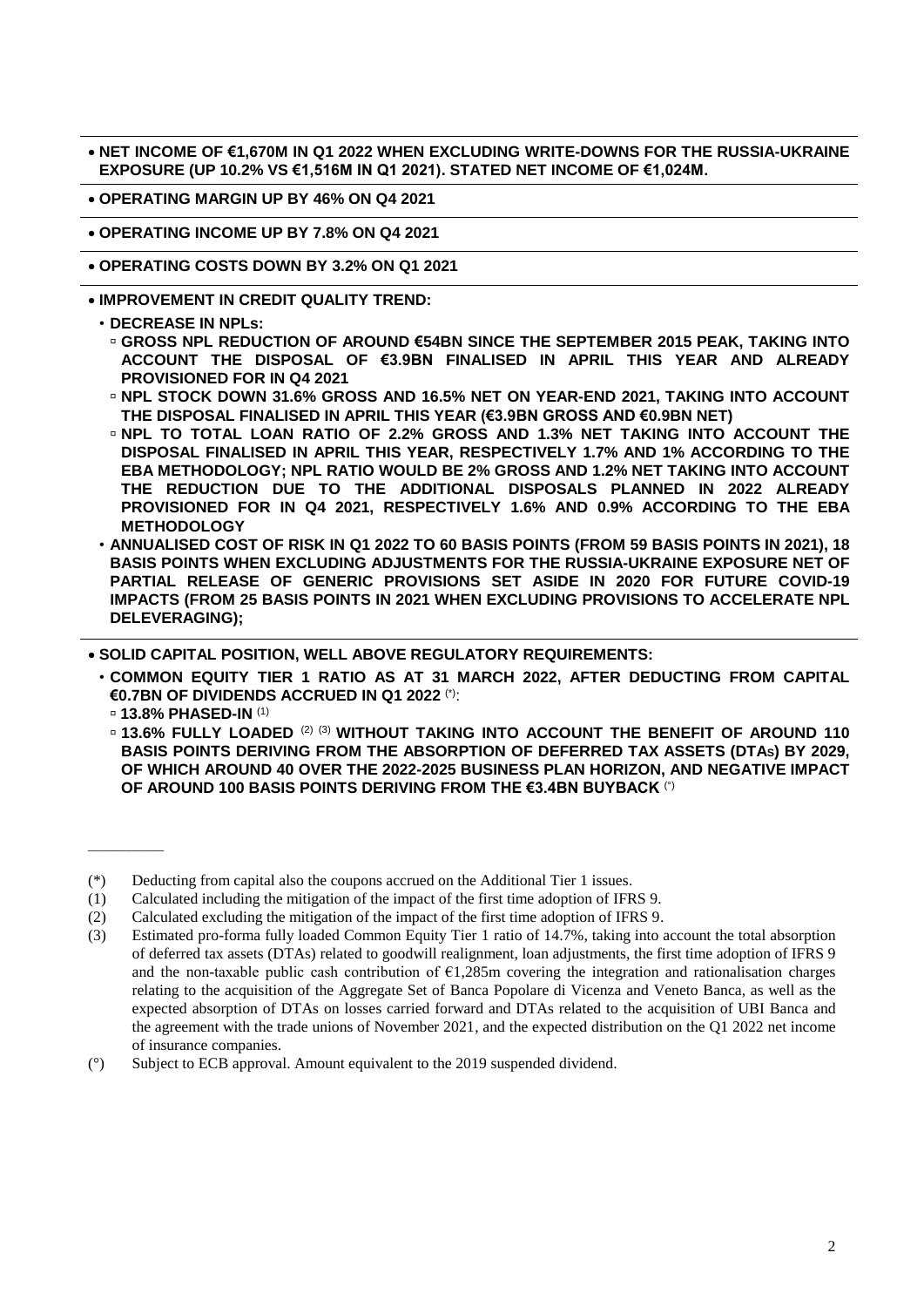#### **HIGHLIGHTS:**

 $\overline{\phantom{a}}$ 

| <b>OPERATING INCOME:</b>          | Q1 2022        | +7.8%<br>-1.4%                            | TO €5,414M FROM €5,020M IN Q4 2021<br>FROM €5,490M IN Q1 2021      |
|-----------------------------------|----------------|-------------------------------------------|--------------------------------------------------------------------|
| <b>OPERATING</b><br><b>COSTS:</b> | Q1 2022        | $-17.3\%$<br>$-3.2\%$                     | TO €2,504M FROM €3,027M IN Q4 2021<br>FROM €2,587M IN Q1 2021      |
| <b>OPERATING MARGIN:</b>          | Q1 2022        | +46%<br>$+0.2%$                           | TO €2,910M FROM €1,993M IN Q4 2021<br>FROM €2,903M IN Q1 2021      |
| <b>GROSS INCOME:</b>              | Q1 2022        | €2.144M                                   | FROM €434M IN Q4 2021<br>FROM €2,613M IN Q1 2021                   |
| <b>NET INCOME:</b>                | Q1 2022        | €1,024M                                   | FROM €179M IN Q4 2021<br>FROM €1,516M IN Q1 2021                   |
| <b>CAPITAL RATIOS:</b>            | 13.8%<br>13.6% | PHASED-IN (4)<br>FULLY LOADED $(5)$ $(6)$ | COMMON EQUITY TIER 1 RATIO AFTER DIVIDENDS ACCRUED IN Q1 2022 (°): |

- (4) Calculated including the mitigation of the impact of the first time adoption of IFRS 9.
- (5) Calculated excluding the mitigation of the impact of the first time adoption of IFRS 9.

<sup>(°)</sup> Deducting from capital also the coupons accrued on the Additional Tier 1 issues.

<sup>(6)</sup> Estimated pro-forma fully loaded Common Equity Tier 1 ratio of 14.7%, taking into account the total absorption of deferred tax assets (DTAs) related to goodwill realignment, loan adjustments, the first time adoption of IFRS 9 and the non-taxable public cash contribution of  $E1,285m$  covering the integration and rationalisation charges relating to the acquisition of the Aggregate Set of Banca Popolare di Vicenza and Veneto Banca, as well as the expected absorption of DTAs on losses carried forward and DTAs related to the acquisition of UBI Banca and the agreement with the trade unions of November 2021, and the expected distribution on the Q1 2022 net income of insurance companies.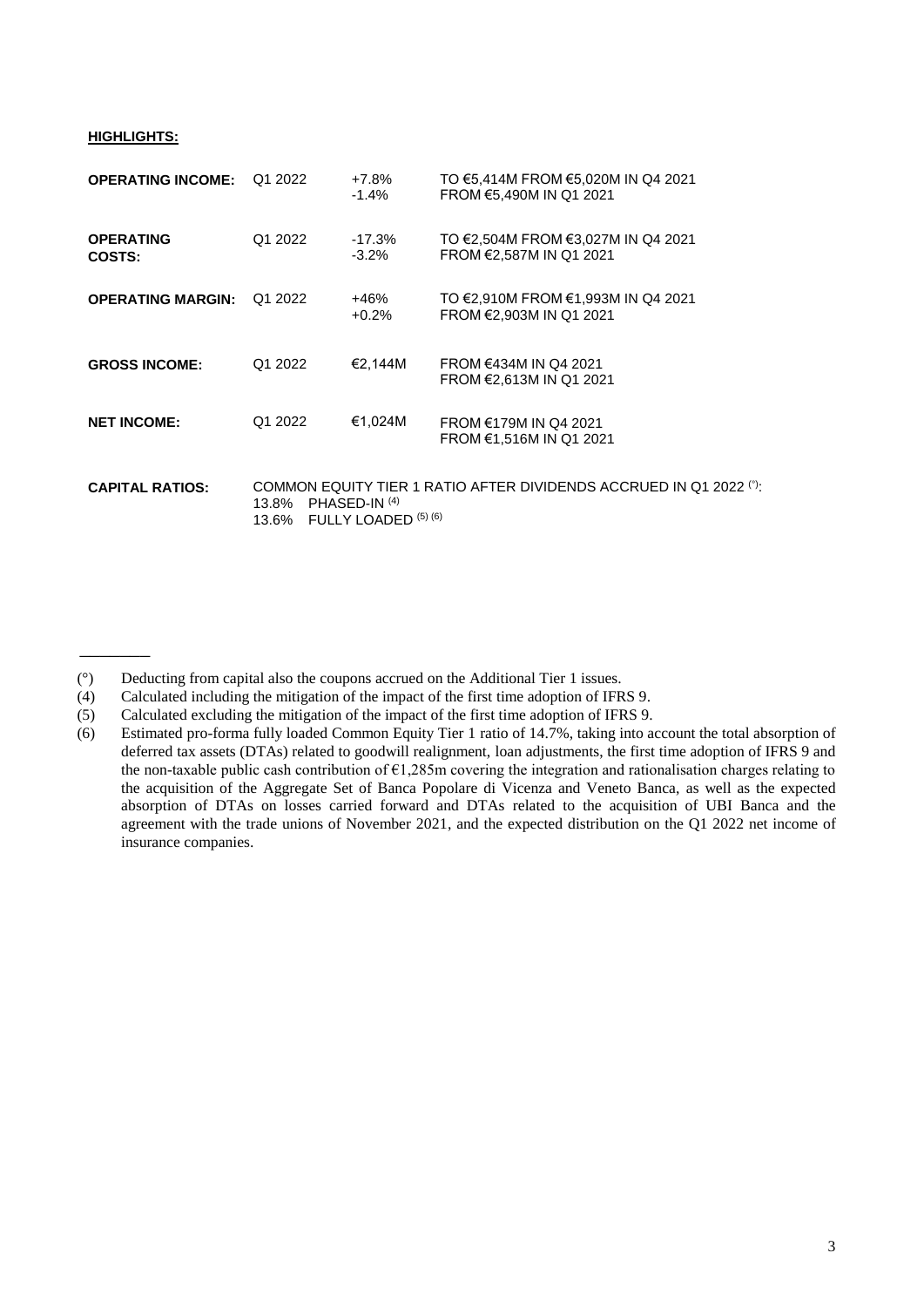*Turin - Milan, 6 May 2022* – At its meeting today, the Board of Directors of Intesa Sanpaolo approved the consolidated interim statement as at 31 March 2022<sup>( $\degree$ )</sup>.

**The results for Q1 2022 have confirmed Intesa Sanpaolo's ability to generate solid profitability and create value for all its stakeholders even in a challenging environment**, **such as the context of the current events involving Russia and Ukraine and the COVID-19 pandemic**, **thanks to its well-diversified and resilient business model**.

**Net income for the first quarter was €1,670m when excluding write-downs of €0.8bn for Russia and Ukraine** (°°) **, fully in line with the net income target of over €5bn for this year. Stated net income amounted to €1,024m. All cross-border loans to Russia are performing and classified in Stage 2**.

**The formula of the 2022-2025 Business Plan and**, specifically, **the 2025 net income target of €6.5bn are confirmed. The key industrial initiatives planned are underway**:

- **massive de-risking, slashing cost of risk**:
	- massive deleveraging, with a  $64.8$ bn gross NPL stock reduction in the first four months of this year, equivalent to the amount of the exposure to Russia and Ukraine, reducing net NPL ratio below 1% (°°°) and bringing forward the achievement of the Plan target;
	- focus on modular approach and sectorial forward looking, factoring in macroeconomic scenario, and on proactive credit management;
	- focus on the action plan dedicated to the Banca dei Territori Division, with strong control of underlying cost of risk and NPL inflows from performing loans, and new solutions for new needs arising in the current scenario;
	- extension of cybersecurity anti-fraud protection to new products and services for retail customers, including the use of artificial intelligence;
	- completion of the first Italian credit-risk-transfer transaction on a portfolio of commercial real estate loans ( $E1.9$ bn). In addition, the Active Credit Portfolio Steering unit has strengthened capital efficiency initiatives and enhanced credit strategies, shifting €5bn of new lending towards lower risk / higher return sectors in Q1 2022.
- **structural cost reduction enabled by technology**:
	- set-up of the new Digital Bank (Isybank) well underway with around 190 dedicated specialists already hired and contract with Thought Machine finalised;
	- new head of Isybank and new head of Sales & Marketing Digital Retail Department hired;
	- ongoing insourcing of core capabilities in the IT Department with around 100 people already hired;
	- AI Lab in Turin already operating (set-up of Centai Institute);
	- over 450 branches closed between Q4 2021 and Q1 2022 ahead of the launch of the new Digital Bank;

<sup>(°)</sup> In accordance with Article 65*-*bis and Article 82*-*ter of the Issuers' Regulation, effective as of 2 January 2017, Intesa Sanpaolo opted for periodical disclosure, on a voluntary basis, of financial information as at 31 March and 30 September of each financial year, in addition to the annual report and the half-yearly report. This information consists of interim statements approved by the Board of Directors, basically providing continuity with the interim statements published in the past.

<sup>(7)</sup> Methodological note on the scope of consolidation on page 22.

<sup>(</sup> $^{\circ\circ}$ ) Equal to  $\epsilon$ 822m before tax, of which  $\epsilon$ 801m relating to the credit exposure ( $\epsilon$ 647m for cross-border exposure and €154m, with no tax shield, for the local exposure of the Russian subsidiary Banca Intesa and the Ukrainian subsidiary Pravex Bank) and €21m relating to securities and real estate write-downs; the amount, net of tax, is €646m. Before Q1 2022 adjustments, the cross-border on-balance credit exposure to Russia amounts to €3.9bn, net of €0.9bn guarantees by Export Credit Agencies (€0.9bn off-balance, net of €0.8bn guarantees by ECA) and the on-balance credit exposure of the Russian subsidiary Banca Intesa and the Ukrainian subsidiary Pravex Bank amounts to  $\epsilon$ 1.1bn ( $\epsilon$ 0.2bn off-balance). The credit exposure to Russian counterparties currently included in the SDN lists of names to which sanctions apply amounts to  $\epsilon$ 0.4bn.

 $(°\circ)$  In accordance with the EBA methodology.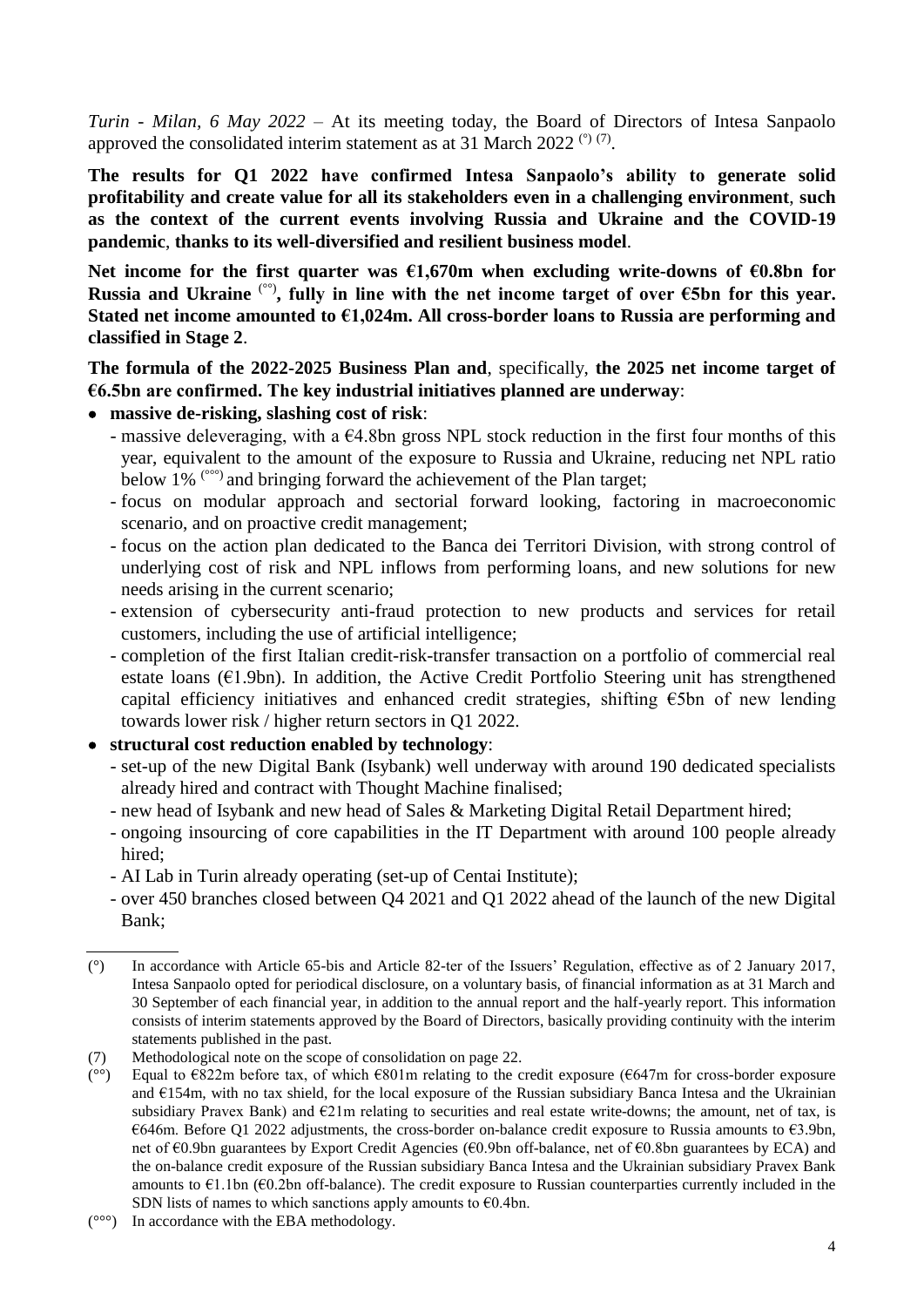- digital platform for analytical cost management up and running;

- rationalisation of real estate in Italy in progress, with a reduction of around 250,000 square meters between Q4 2021 and Q1 2022;

- around 900 voluntary exits in Q1 2022;

- **growth in commissions, driven by Wealth Management, Protection & Advisory**:
	- new dedicated service model for Exclusive clients fully implemented;
	- further growth of the advanced advisory service "Valore Insieme" for Affluent and Exclusive clients: 14,000 new contracts and  $64.7$ bn in customer financial assets inflows in Q1 2022;
	- enhancement of the product offering to "Valore Insieme" clients with new asset management and insurance products;
	- introduction of new functionalities of Robo4Advisor by BlackRock to generate investment advice on selected products (funds and certificates) to support relationship managers;
	- adoption of BlackRock Aladdin Wealth and Aladdin Risk platforms for investment services;
	- new features for the advisory tools dedicated to UHNWI (Ultra High Net Worth Individuals) clients, strengthening of service model for family offices and ongoing project to embed ESG principles in the advisory model and reporting;
	- the investment and trading online platform (former IW Bank) successfully integrated and fully operational in Fideuram;
	- several new asset management and insurance products launched (e.g. dedicated offer for clients with excess liquidity);
	- continued enhancement of ESG product offering for asset management and insurance;
	- digital platform "IncentNow" launched to provide information to Italian companies and institutions on the opportunities offered by public tenders related to the National Recovery and Resilience Plan;
	- commercial initiatives launched with a focus on Infrastructure, TMT and Energy corporate clients, linked to selected themes and post-pandemic recovery plans;
	- "go live" of Cardea, an innovative and digital platform for financial institutions;
	- ESG value proposition initiative launched for the corporate and SME segments of Group banks in Slovakia, Hungary, Croatia, Serbia and Egypt;
	- development of synergies underway between the IMI Corporate & Investment Banking Division and Group banks in Slovakia, the Czech Republic and Croatia;
	- expansion of digital services in Serbia and Hungary underway;
	- accelerated ESG advisory to corporates to steer the energy transition through a scalable approach, with a focus on Energy, Infrastructure and Automotive & Industrials sectors;
- **significant ESG commitment, with a world-class position in social impact and strong focus on climate**:
	- **-** reinforcement of the ESG governance: the Risks Committee has become the Risks and Sustainability Committee, with enhanced ESG responsibilities since April this year;
	- **-** implementation of net-zero emission targets in all business units; in April this year, Intesa Sanpaolo's commitment to the SBTi validation was published on the SBTi website;
	- **-** around €20bn disbursed between 2021 and Q1 2022 out of around €76bn of new lending available for the green economy, circular economy and green transition in relation to the 2021- 2026 National Recovery and Resilience Plan;
	- **-** enhancement of ESG investment products both for asset management and insurance, with penetration increasing to 48% of total assets under management of Eurizon;
	- over  $\epsilon$ 2bn in social lending granted (a target of  $\epsilon$ 25bn cumulative flows announced in the Business Plan);
	- partnership with the Ellen McArthur Foundation renewed; in Q1 2022,  $\epsilon$ 0.8bn granted ( $\epsilon$ 0.4bn disbursed) as part of the  $\epsilon$ 8bn circular economy credit facility;
	- advisory model revised to embed ESG principles in need-based financial planning and comprehensive training program launched for ESG certification of Fideuram bankers;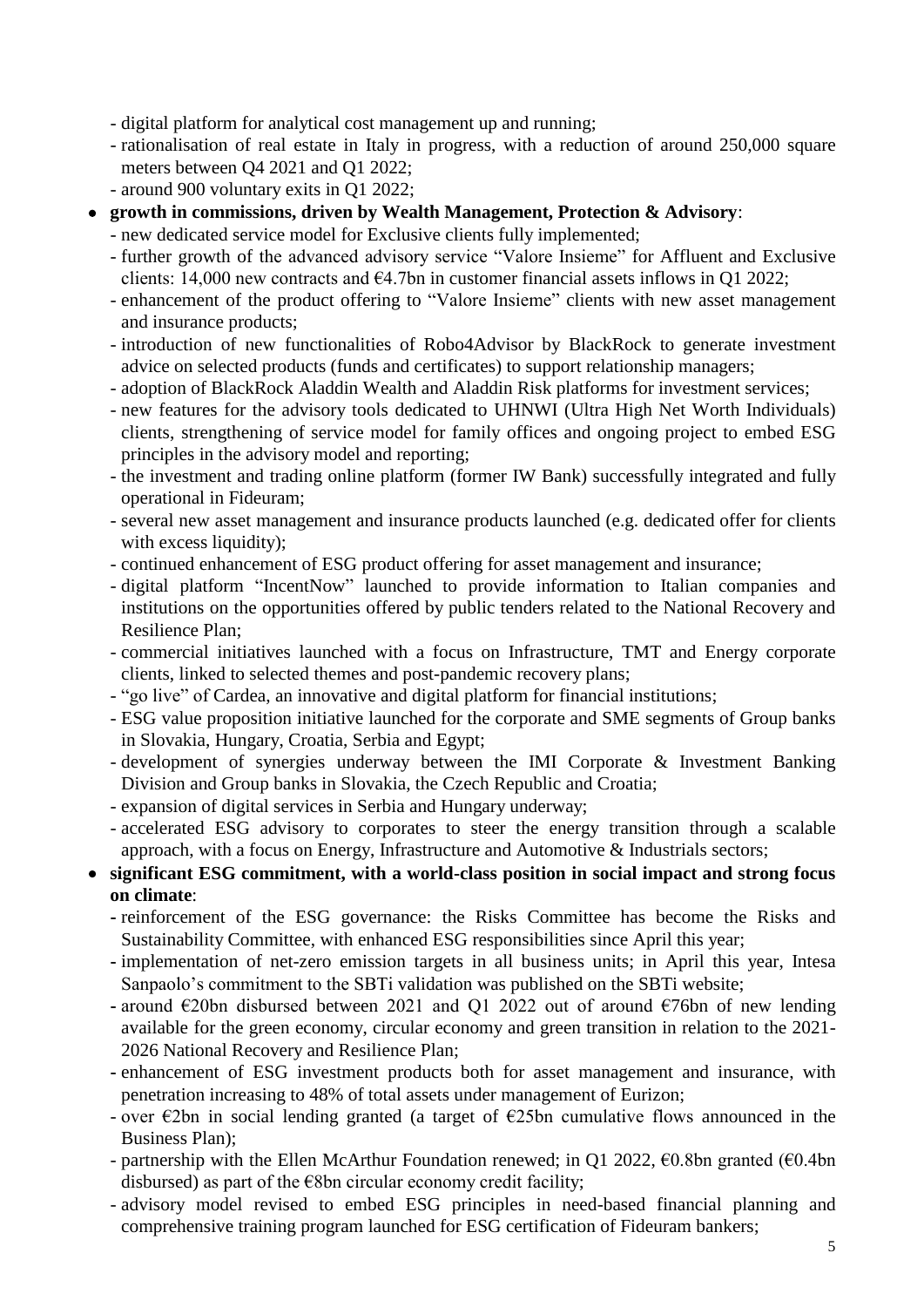### • **Group's people are its most important asset**:

- around 700 professionals hired between 2021 and Q1 2022;
- around 375 people reskilled and around 1.7m training hours delivered in Q1 2022;
- over 100 talent have already completed their training as part of the International Talent Program, which is still underway for around other 200 people;
- around 380 key people identified among the middle management for dedicated development and training initiatives;
- live webinars, podcasts, video contents and other ongoing initiatives to foster employee wellbeing;
- definition of the new long-term incentive plan to support the Business Plan targets and foster individual entrepreneurship;
- approval by the Board of Directors of the creation of the new leading education player in Italy through the combination between Intesa Sanpaolo Formazione and Digit'Ed, a Nextalia Fund company;
- diversity & inclusion goals defined and shared for every organisational unit for 2022, including the implementation of the new commitment related to gender equality to access to senior leadership roles;
- Intesa Sanpaolo recognised as Top Employer 2022 by Top Employers Institute and ranked at the top of the LinkedIn's Top Companies 2022 list.

Value creation for all stakeholders is also grounded on Intesa Sanpaolo's **strong ESG commitment**, with a world-class position in social impact and strong focus on climate, which, in the first quarter, translated into **several humanitarian initiatives to support people of the Group's subsidiary Pravex Bank and the Ukrainian population** and, specifically, into the following actions to **implement the ESG initiatives envisaged in the 2022-2025 Business Plan, accelerating support to address social needs, including to mitigate the impact of the events involving Russia and Ukraine**:

- • **unparalleled support to address social needs**:
	- **expanded food and shelter program for people in need**, with around 28 million interventions since the beginning of the program in 2019 and strong commitment to achieve 50 million additional interventions over the 2022-2025 Business Plan horizon; ongoing renewal and signing of new partnerships to support the program;
	- **promotion of youth inclusive education and employability**:
	- "**Giovani e Lavoro**" program aimed **at training and introducing over 3,000 young people to the Italian labour market** over the 2022-2025 Business Plan horizon: in Q1 2022, over 3,600 students aged between 18 and 29 applied for the program, around 500 students were interviewed and around 125 trained/in training through five courses (over 2,300 trained/in training since 2019) and over 2,100 companies involved since the program's inception;
	- **inclusive education** programs: strengthening of partnerships with main Italian universities and schools (around 300 schools and over 600 students in Q1 2022) to promote educational inclusion, supporting merit and social mobility; in Q1 2022, the **School4Life** project was launched **to combat early school abandonment**, with companies and schools working together with students, teachers and families;
	- **social housing**: **set-up of the project** for the development of 6-8 thousand social housing units for youth and seniors;
- **strong focus on financial inclusion**:
	- over €2bn in **social lending** granted (a target of €25bn cumulative flows announced in the Business Plan)
	- **lending to third sector**: continuous support to non-profit organisations to fund energy costs in the short term and investment projects related to the National Recovery and Resilience Plan in the medium/long term;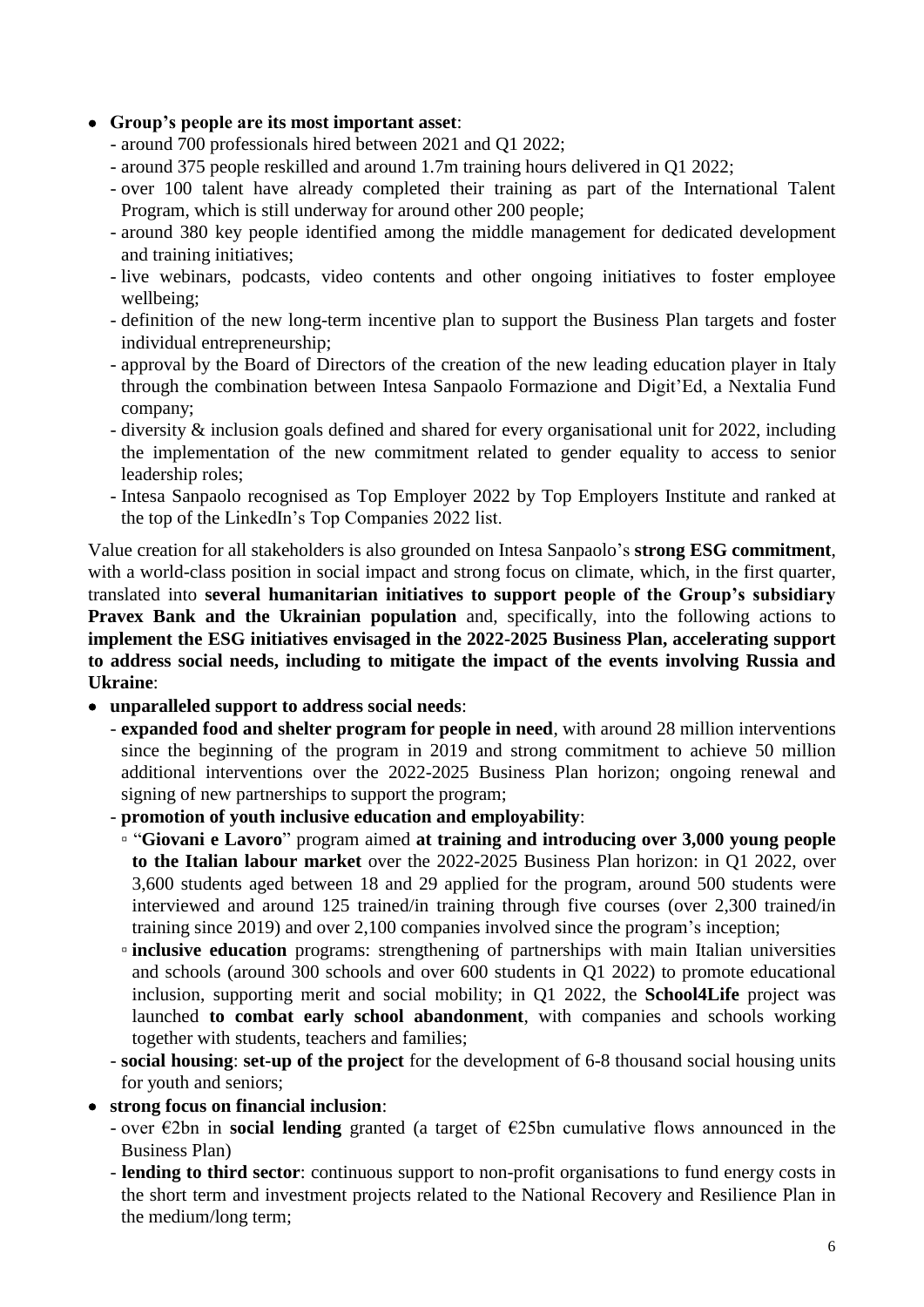- **Fund for Impact**: direct support to individuals and families (over 4 million) to grant a wider and more sustainable access to credit with dedicated programs such as "Per Merito" (line of credit without collateral to be reimbursed over 30 years dedicated to university students, studying in Italy or abroad), "MAMMA@WORK" (loan to discourage new mothers from leaving work and support motherhood in children's early years of life), "per Crescere" (resources for the training and education of school-age children, dedicated to low-income families) and other solutions (e.g. "Obiettivo Pensione", "per avere Cura", "XME Studio Station");
- **lending for urban regeneration**: supporting investments in hospitals, smart mobility, broadband networks, education and service and sustainable infrastructure;
- **continuous commitment to culture**:
	- the **new sites** of **Gallerie d'Italia** in **Turin** and **Naples** are nearly completed, opening in May this year;
	- **partnerships with public and private players**, e.g. **Palazzo Strozzi Foundation** in Florence for the exhibition on Donatello, Municipality of Padua and CR Padova and Rovigo Foundation for the presentation of the project of restoration and expansion of the spaces available to the Conservatory Pollini of Padua; support for the creation of the dossier "**Bergamo and Brescia Capital of Italian Culture 2023**" (presentation at Gallerie d'Italia in the presence of Minister Dario Franceschini);
	- **inauguration of the museum** Palazzo degli Alberti Gallery in Prato, in a building owned by the Bank, allowing the city to enjoy an important identity heritage;
	- **cultural diplomacy**: Intesa Sanpaolo's artwork "Tobia gives sight to his father" by Flemish painter Hendrick De Somer, on loan to the Italian Embassy in Brussels on the occasion of the Italy-Belgium bilateral consultations;
	- **Gallerie d'Italia Academy**: launch of the second edition of the executive course "Management of artistic-cultural heritage and corporate collections", with 30 participants and eight scholarships;
- **promoting innovation**:
	- **- around 60 innovation projects launched** in Q1 2022;
	- **initiatives for the development of innovation ecosystems**:
		- **Turin**: the third class of the "**Torino Cities of the Future**" program, managed by Techstars, closed; since inception in 2019, 35 accelerated start-ups (11 Italian teams), over 20 proofs of concept with local stakeholders, €30m of capital raised, over 180 new resources hired after acceleration;
		- **Florence**: new three-year "**Italian Lifestyle**" program launched on 15 March 2022 for the first class of six Italian start-ups; eight corporates involved and participating through an Advisory Board, with a view to open innovation and support to the business development of start-ups;
		- **Naples**: new three-year Bioeconomy program "**Terra Next**", promoted with Cassa Depositi e Prestiti and with the support of various local scientific partners, aimed at 10 start-ups a year, presented in February 2022 and call closed on 30 March 2022 (130 candidates, of whom 97% Italian), with the involvement of corporates;
	- **two start-ups acceleration courses** launched on request of companies, currently collecting over 60 applications;
	- **UP2Stars** initiative aimed at 40 start-ups on four vertical pillars (Digital/Industry 4.0; Bioeconomy, focus on Agritech and Foodtech; Medtech/Healthcare; Aerospace), with over 230 applications received for the first course;
- **accelerating on commitment to net-zero emissions**:
	- following the Group's participation in the NetZero Banking Alliance (NZBA), the Net Zero Asset Managers Initiative (NZAMI), the Net Zero Asset Owner Alliance (NZAOA) and the Net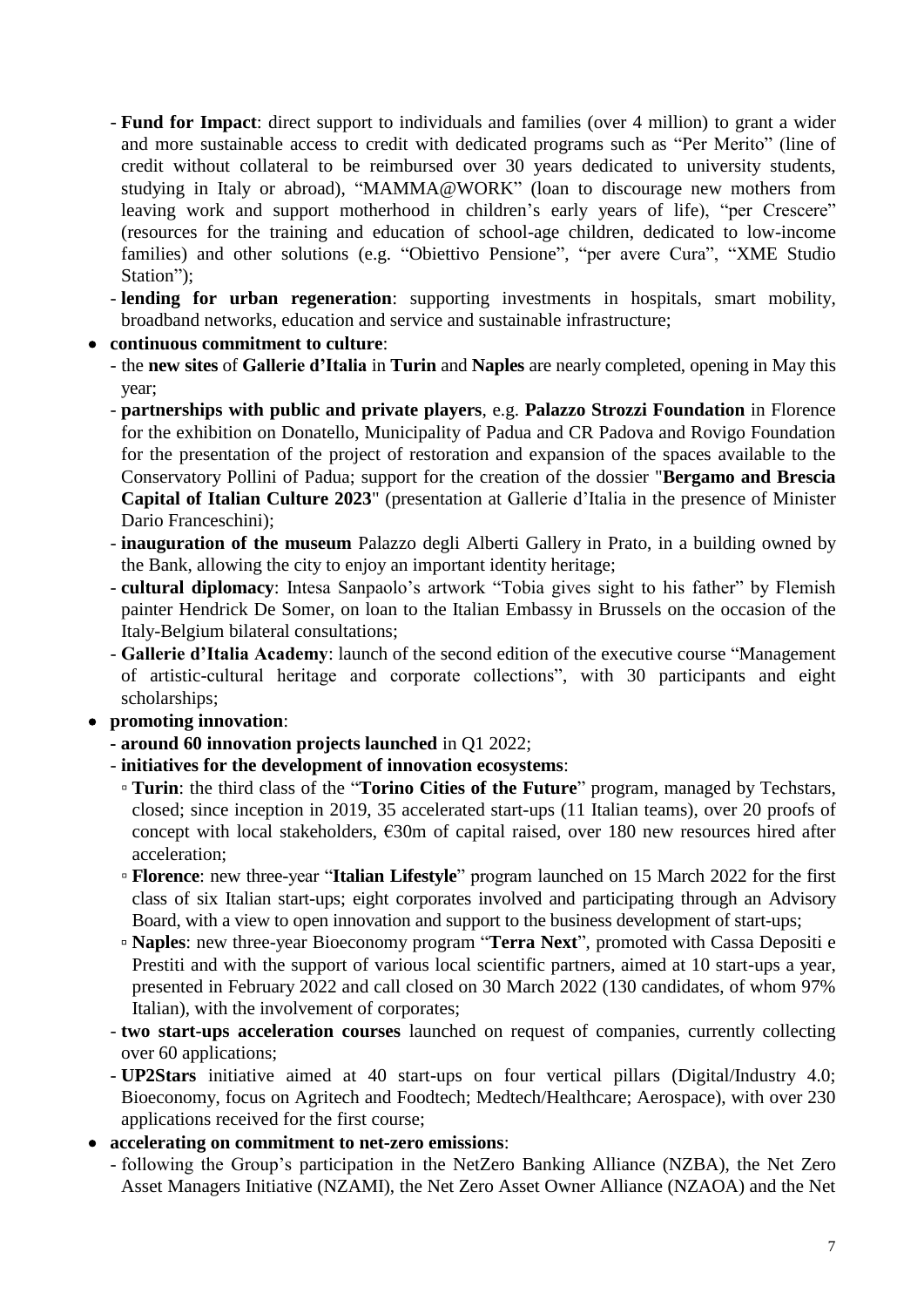Zero Insurance Alliance (NZIA), in April this year **Intesa Sanpaolo's commitment to the SBTi validation** was published on the SBTi website;

- active engagement in various **Glasgow Financial Alliance for Net-Zero taskforces** to support target setting for banking, asset management and insurance business;
- **Group's Guidelines for the governance of ESG risks** revised in line with regulatory developments and climate and environmental initiatives underway;
- the Group is already active in the regulated carbon markets with a dedicated product catalogue; a project to develop a service model focused on **afforestation and reforestation activities** was launched, in line with the Business Plan commitment aimed at **planting over 100 million trees**, together with corporate clients;

#### • **supporting clients through the ESG/climate transition**:

- **around €20bn disbursed** between 2021 and Q1 2022 out of around €76bn of new lending available **for the green economy, circular economy and green transition** in relation to the 2021-2026 National Recovery and Resilience Plan;
- **€8bn circular economy credit facility** announced in the 2022-2025 Business Plan: in Q1 2022, 84 projects assessed and validated for an amount of  $\epsilon$ 2.3bn,  $\epsilon$ 844m granted in 36 transactions (of which €391m related to Green Finance) and €395m disbursed (of which €320m related to Green Finance); **partnership with the Ellen McArthur Foundation renewed**;
- the **first three ESG Laboratories** activated (in Venice, Padua and Brescia), a physical and virtual meeting point to support SMEs in approaching sustainability and evolution of advisory services offered by partners (e.g. Circularity, Nativa, CE Lab and others);
- continued enrichment of the **S-loan** product range dedicated to SMEs to finance projects aimed at improving their sustainability profile (five product lines: S-Loan ESG, S-Loan Diversity, S-Loan Climate Change, S-Loan Agribusiness and S-Loan Tourism), with around  $\epsilon$ 1.9bn granted since launch (around  $\epsilon$ 0.6bn in Q1 2022);
- in October 2021, launch of **Digital Loans** (D-Loans) aimed at improving the digitalisation of companies, with  $\epsilon$ 9.1m granted since launch ( $\epsilon$ 7m in Q1 2022);
- in March 2022, Intesa Sanpaolo won the Milano Finanza Banking Awards for its **S-Loan product** and for the **ESG training platform for corporate clients (Skills4ESG)**;
- **-** enhancement of ESG investment products both for asset management and insurance, with penetration increasing to 48% of total assets under management of Eurizon;
- **-** advisory model revised to embed ESG principles in need-based financial planning and launch of a comprehensive training program for the ESG certification of Fideuram bankers.

Intesa Sanpaolo is the **only Italian bank listed in the Dow Jones Sustainability Indices** and ranks **first among European banks in three of the top ESG international assessments**: MSCI, Sustainalytics and Bloomberg ESG Disclosure Score. Furthermore, Intesa Sanpaolo has been **included for the fifth consecutive year in the Bloomberg Gender-Equality Index (GEI) 2022**, **obtaining a score well above the average** of the global financial sector and of Italian companies and is the **first bank in Europe in the Refinitiv Diversity & Inclusion Index** among the **top 100 companies for diversity and inclusion**. Intesa Sanpaolo **has been among the first in Europe to receive the Gender Equality European & International Standard (GEEIS Diversity)**, the prestigious international certification assessing the commitment to **diversity and inclusion**.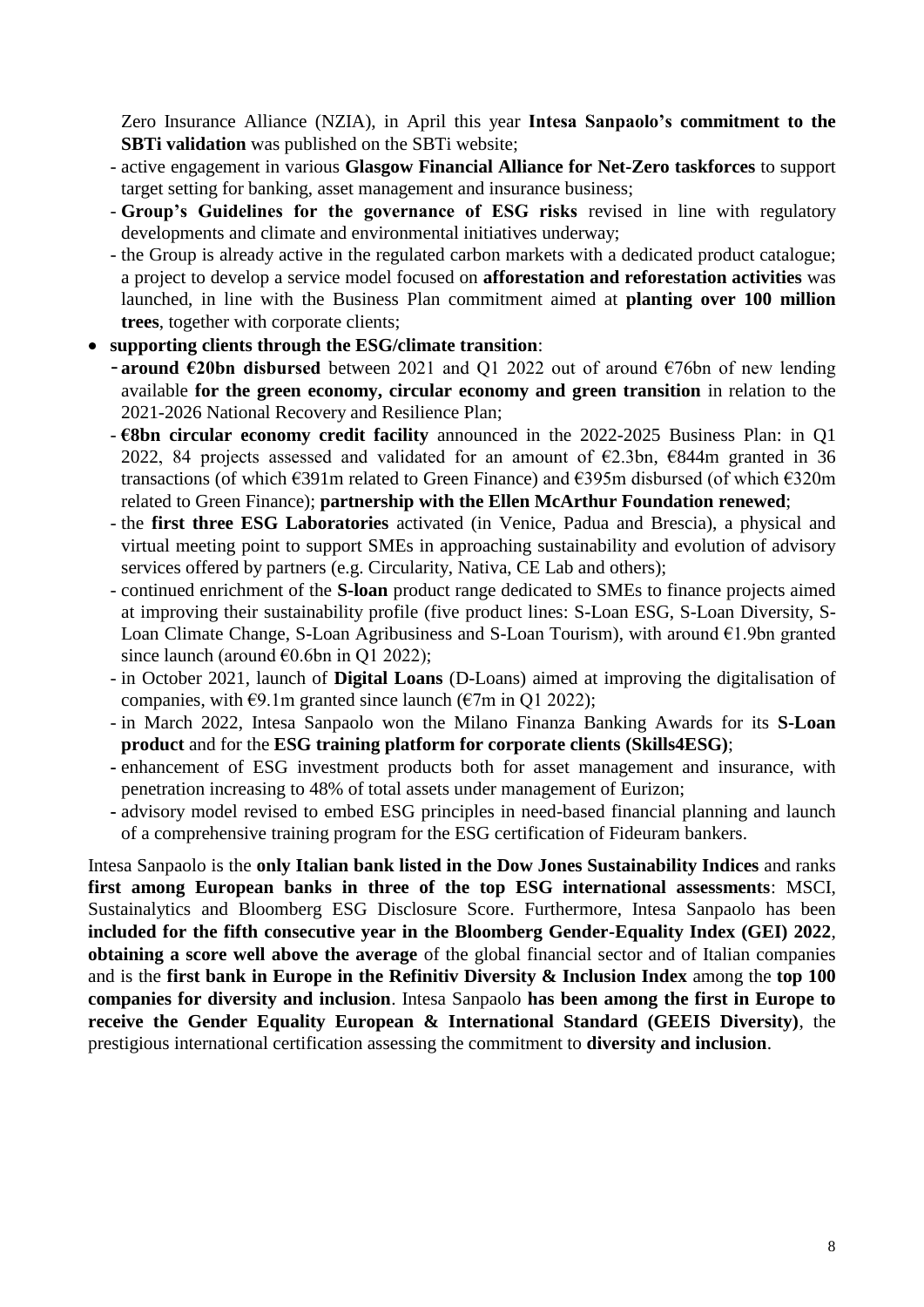In the first quarter of 2022, the Group recorded:

- **● net income at €1,670m when excluding write-downs for Russia and Ukraine** (**up 10.2%** vs €1,516m in Q1 2021), **stated** net income at **€1,024m**;
- **● growth in operating margin**, up by 46% on Q4 2021;
- **● growth in operating income**, up by 7.8% on Q4 2021;
- **● operating costs down** by 3.2% on Q1 2021;
- **● high efficiency**, with a **cost/income of 46.3%** in Q1 2022, **a level among the best in the top tier European banks**;
- annualised **cost of risk** in Q1 2022 to **60bps** (from 59bps in 2021), **18bps when excluding adjustments for the Russia-Ukraine exposure net of around €0.3bn release, a portion of the around €0.7bn residual amount of generic provisions booked in 2020 for future COVID-19 impacts (**from 25bps in 2021 when excluding provisions to accelerate NPL deleveraging);
- **improving credit quality** (°):

\_\_\_\_\_\_\_

- gross **NPLs were reduced** by around **€4.8bn since year-end 2021 - equivalent to the exposure to Russia and Ukraine - taking into account the €3.9bn disposal finalised in April this year and already provisioned for in Q4 2021**, and by around **€54bn since the September 2015 peak**;
- **NPL stock decreased 31.6% gross and 16.5% net on December 2021 taking into account the disposal finalised in April this year**  $(€3.9bn$  gross and  $€0.9bn$  net), the decrease was 5.8% gross and 4.1% net based on the stated figure as at 31 March 2022;
- **NPL to total loan ratio** was 3% gross and 1.4% net based on the stated figure as at 31 March 2022 (°°) , respectively **2.2% and 1.3% taking into account the disposal finalised in April this year and 2% and 1.2% on a pro-forma basis taking into account the reduction due to the additional disposals planned in 2022 already provisioned for in Q4 2021** (°°°) . According to the **EBA methodology**, **the NPL ratio** was 2.3% gross and 1.1% net based on the stated figure as at 31 March 2022, respectively **1.7% and 1% taking into account the disposal finalised in April this year and 1.6% and 0.9% on a pro-forma basis taking into account the reduction due to the additional disposals planned in 2022 already provisioned for in Q4 2021**.

( $^{\circ\circ\circ}$ ) Planned disposals equal to  $\epsilon$ 0.8bn gross and  $\epsilon$ 0.4bn net.

<sup>(°)</sup> Suspension of payments at the end of March 2022 amounted to around €0.6bn (of which around 44% relating to businesses and around 56% to households), equal to  $\epsilon$ 0.1bn according to the EBA criteria (fully relating to businesses). The amount of loans backed by a state guarantee is of around  $634bn$  (around  $65bn$  from SACE and around €29bn from SME Fund).

<sup>(°°)</sup> NPLs at the end of March 2022 did not include portfolios classified as ready to be sold, accounted under noncurrent assets held for sale and discontinued operations, amounting to around  $65.3$ bn gross and  $61.3$ bn net.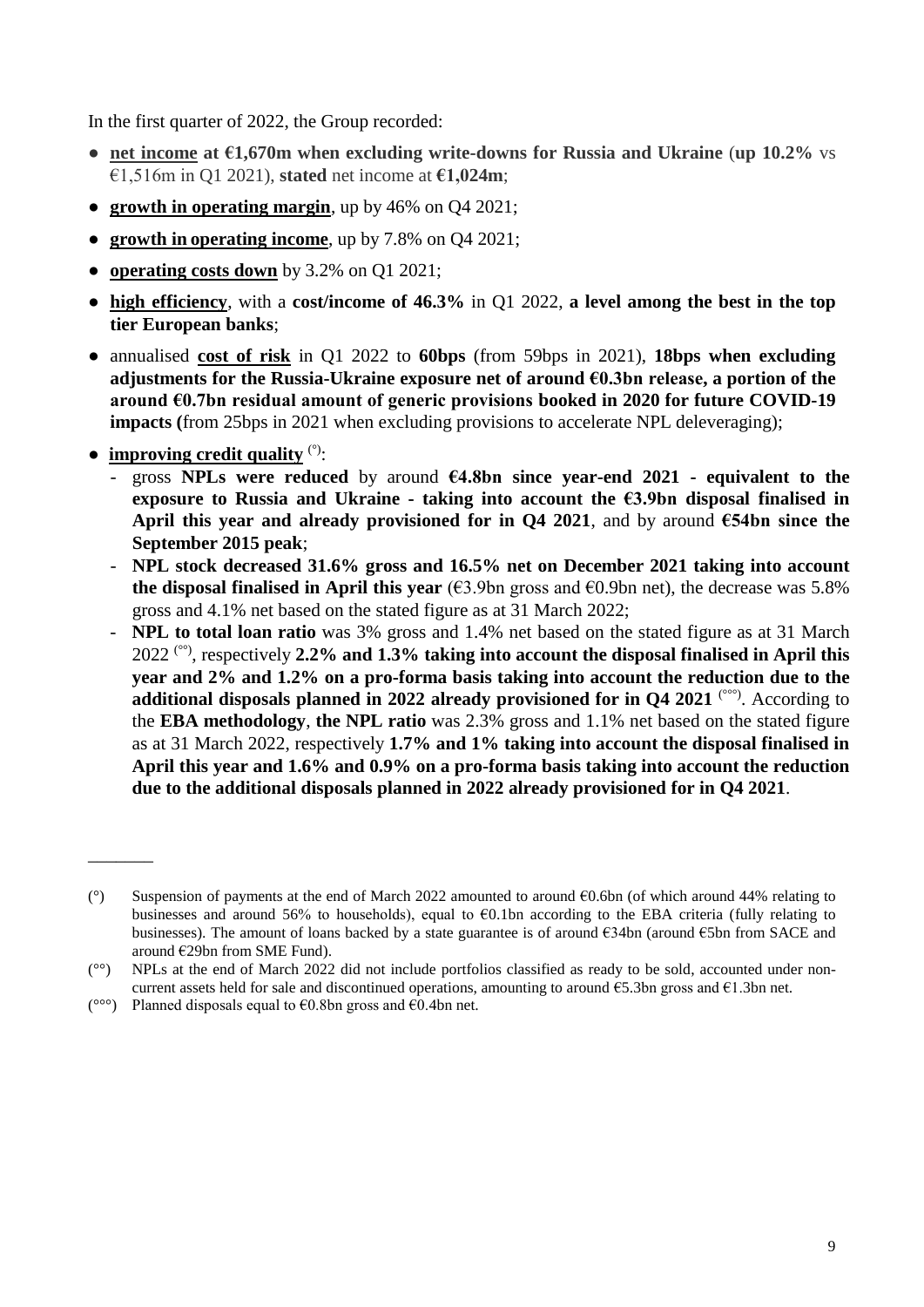- **● sizeable NPL coverage**:
	- **NPL cash coverage ratio of 52.8%** at the end of March 2022, **with a cash coverage ratio of 70.6% for the bad loan component**;
	- **robust reserve buffer on performing loans**, amounting to 0.6% at the end of March 2022;
- **very solid capital position**, with capital ratios well above regulatory requirements. As at 31 March 2022, after deducting from capital  $\epsilon$ 717m of dividends accrued in Q1 2022<sup>(\*)</sup>, the Common Equity Tier 1 ratio calculated by applying the transitional arrangements for 2022 came in at 13.8% (8) , **the fully loaded Common Equity Tier 1 ratio at 13.6%** (9) (10) **without taking into account the benefit of around 110bps from the DTA absorption by 2029 (of which around 40bps over the 2022-2025 Business Plan horizon)** and the negative impact of around 100bps deriving from the  $63.4$ bn buyback<sup>(°)</sup>. This compares with a SREP requirement for 2022, comprising Capital Conservation Buffer, O-SII Buffer and Countercyclical Capital Buffer<sup>(\*\*)</sup>, equal to 8.86%<sup>(\*\*\*)</sup>. The first quarter of 2022 recorded 10bps negative regulatory impact (out of the around 60bps estimated over the 2022-2025 Business Plan horizon) and 20bps negative impact from the RWA increase due to the events involving Russia and Ukraine.
- **strong liquidity position and funding capability**, with **liquid assets of €360bn** and **high available unencumbered liquid assets of €189bn at the end of March 2022. The Basel 3 Liquidity Coverage Ratio and Net Stable Funding Ratio requirements have been comfortably complied with**. The refinancing operations with the ECB to optimise the cost of funding and support businesses in their investment amounted to around  $E132$ bn as at 31 March 2022, and consisted entirely of TLTROs III.
- **support provided to the real economy,** with around  $\epsilon$ 22bn of medium/long-term new lending in Q1 2022. **Loans** amounting to around **€17bn were granted in Italy**, of which around **€15bn was granted to households and SMEs**. **In Q1 2022**, the Group facilitated the return from nonperforming **to performing status** of around **1,200 companies thus safeguarding** around **6,000 jobs.** This brought the total to around **134,000 companies since 2014, thus safeguarding**  around **672,000 jobs over the same period**.

<sup>(\*)</sup> Deducting from capital also the coupons accrued on the Additional Tier 1 issues.

<sup>(8)</sup> Calculated including the mitigation of the impact of the first time adoption of IFRS 9.

<sup>(9)</sup> Calculated excluding the mitigation of the impact of the first time adoption of IFRS 9.

<sup>(10)</sup> Estimated pro-forma fully loaded Common Equity Tier 1 of 14.7%, taking into account the total absorption of deferred tax assets (DTAs) related to goodwill realignment, loan adjustments, the first time adoption of IFRS 9 and the non-taxable public cash contribution of  $\epsilon$ 1,285m covering the integration and rationalisation charges relating to the acquisition of the Aggregate Set of Banca Popolare di Vicenza and Veneto Banca, as well as the expected absorption of DTAs on losses carried forward and DTAs related to the acquisition of UBI Banca and the agreement with the trade unions of November 2021, and the expected distribution on the Q1 2022 net income of insurance companies.

<sup>(°)</sup> Subject to ECB approval. Amount equivalent to the 2019 suspended dividend.

<sup>(\*\*)</sup> *Countercyclical Capital Buffer* calculated taking into account the exposure as at 31 March 2022 in the various countries where the Group has a presence, as well as the respective requirements set by the competent national authorities and relating to 2023, where available, or the most recent update of the reference period (requirement was set at zero per cent in Italy for H1 2022).

<sup>(\*\*\*)</sup> Applying the regulatory change introduced by the ECB with effect from 12 March 2020, which establishes that the capital instruments not qualifying as Common Equity Tier 1 may be partially used to meet the Pillar 2 requirement.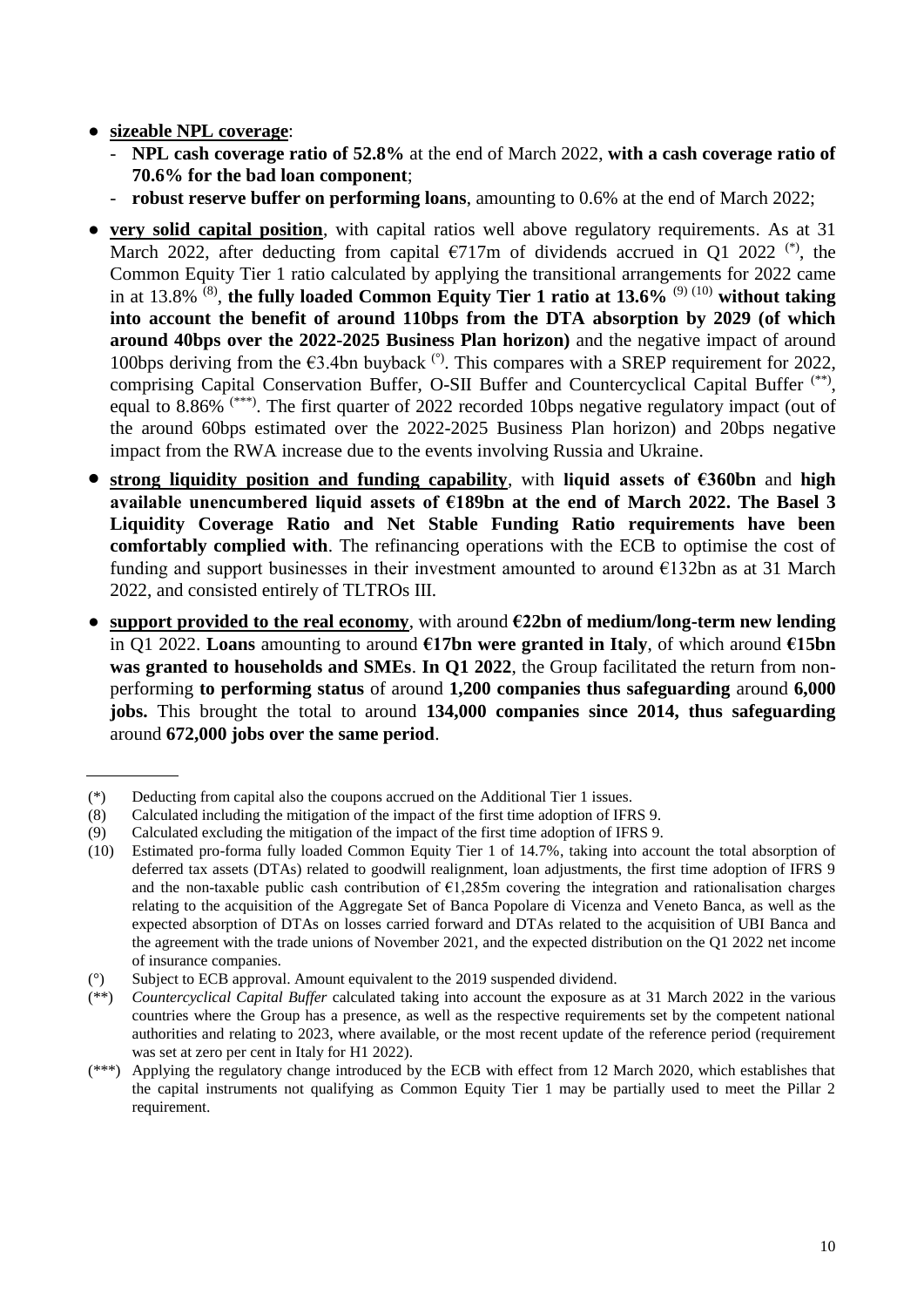#### **The income statement for the first quarter of 2022** (°)

\_\_\_\_\_\_\_\_

The consolidated income statement for Q1 2022 recorded **net interest income** of €1,956m, up 0.1% compared with  $\epsilon$ 1,954m in Q4 2021 and 0.2% compared with  $\epsilon$ 1,952m in Q1 2021.

**Net fee and commission income** amounted to €2,286m, down 9.7% from €2,532m in Q4 2021. Specifically, commissions on commercial banking activities were down 4.5% and those on management, dealing and consultancy activities by 14.8%. The latter, which include portfolio management, distribution of insurance products, dealing and placement of securities, etc., recorded decreases of 0.9% in dealing and placement of securities, 21.2% in portfolio management (performance fees contributed  $\epsilon$ 7m in Q1 2022 and  $\epsilon$ 191m in Q4 2021) and 3.4% in distribution of insurance products. Net fee and commission income for Q1 2022 was down 1.2%, compared with  $\epsilon$ 2,313m in Q1 2021. Specifically, commissions on commercial banking activities were down 5.1% and those on management, dealing and consultancy activities were down 5.4%. The latter recorded decreases of 22.4% in dealing and placement of securities, 3.7% in portfolio management (performance fees contributed  $\epsilon$ 56m in Q1 2021) and 0.7% in distribution of insurance products.

**Income from insurance business** amounted to €402m from €410m in Q4 2021 and €398m in Q1 2021.

**Profits on financial assets and liabilities at fair value** amounted to €767m, compared with €108m in Q4 2021. Contributions from customers increased from €80m to €88m, those from capital markets recorded a negative balance of  $E11m$  versus a positive balance of  $E118m$ , those from trading and treasury recorded a positive balance of €694m versus a negative balance of €89m and those from structured credit products were negative for  $\epsilon$ 4m versus a negative balance of  $\epsilon$ 1m. The profits of  $\epsilon$ 767m for Q1 2022 compare with the  $\epsilon$ 795m profits of Q1 2021 when contributions from customers amounted to  $E$ 85m, those from capital markets amounted to  $E$ 318m, those from trading and treasury amounted to  $E387m$  and those from structured credit products were  $E5m$ .

**Operating income** amounted to €5,414m, up 7.8% compared with €5,020m in Q4 2021 and down 1.4% compared with  $\epsilon$ 5,490m in Q1 2021.

**Operating costs** amounted to  $\epsilon$ 2,504m, down 17.3% from  $\epsilon$ 3,027m in Q4 2021, attributable to decreases of 14.5% in personnel expenses, 27.6% in administrative expenses and 6.8% in adjustments. Operating costs for Q1 2022 were down 3.2% compared with  $\epsilon$ 2,587m in Q1 2021, attributable to decreases of 3.2% in personnel expenses and 6% in administrative expenses and to a 2.6% increase in adjustments.

<sup>(°)</sup> The figures for Q1 2021 were restated as "Redetermined figures" to take into account the inclusion of the Reyl Group for the period before its acquisition and, on the basis of management figures, the reallocation of the contribution from the going concerns object of sale to income (loss) from discontinued operations, as well as the inclusion of the contribution of insurance companies Assicurazioni Vita (formerly Aviva Vita), Lombarda Vita and Cargeas, not considering the effects attributable to the going concerns object of sale, as illustrated in the methodological note on the scope of consolidation on page 22.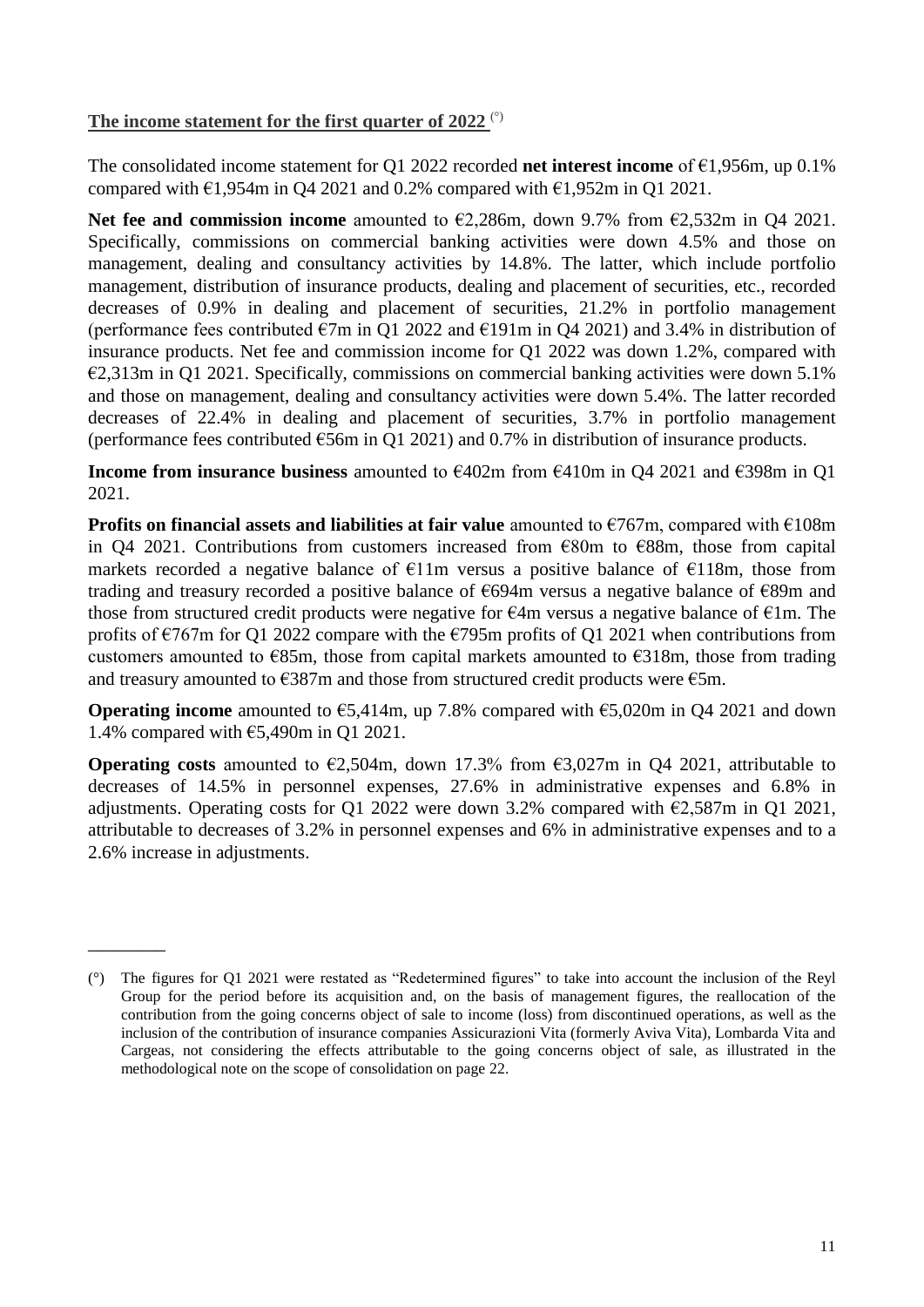As a result, **operating margin** amounted to €2,910m, up 46% from €1,993m in Q4 2021 and 0.2% from  $\epsilon$ 2,903m in Q1 2021. The cost/income ratio was 46.3% in Q1 2022 versus 60.3% in Q4 2021 and 47.1% in Q1 2021.

**Net adjustments to loans** amounted to €702m (including €801m for the Russia-Ukraine exposure and a €314m release of generic provisions set aside in 2020 for future COVID-19 impacts), from €1,222m in Q4 2021 (which included additional provisions of  $€1,247m$  to accelerate NPL deleveraging) and from €402m in Q1 2021.

**Net provisions and net impairment losses on other assets** amounted to €60m, compared with  $\epsilon$ 415m in Q4 2021 (including around  $\epsilon$ 170m to strengthen insurance reserves) and with  $\epsilon$ 134m in Q1 2021.

**Other income** recorded a negative balance of €4m, compared with the positive balance of €78m in Q4 2021 (including a capital gain of  $\epsilon$ 97m deriving from the sale of the acquiring business of former UBI Banca) and  $\epsilon$ 198m in Q1 2021 (including a capital gain of  $\epsilon$ 194m deriving from the sale of the business line related to the activities of Custodian Bank and Fund Administration of Fideuram Bank Luxembourg).

**Income (Loss) from discontinued operations** was nil, compared with the same result in Q4 2021 and €48m in Q1 2021.

Gross income amounted to  $\epsilon$ 2,144m, compared with  $\epsilon$ 434m in Q4 2021 and  $\epsilon$ 2,613m in Q1 2021.

**Consolidated net income** amounted to  $\epsilon$ 1,024m, after accounting:

- taxes on income of  $\epsilon$ 781m;
- charges (net of tax) for integration and exit incentives of  $E16m$ ;
- negative balance of the effect of purchase price allocation (net of tax) of  $\epsilon$ 54m;
- levies and other charges concerning the banking industry (net of tax) of  $\epsilon$ 266m, deriving from pre-tax charges of €365m in relation to contributions to the resolution fund estimated for fullyear 2022,  $\epsilon$ 6m in relation to contributions to the deposit guarantee scheme concerning the international network, €6m in relation to levies incurred by international subsidiaries, and negative fair value differences of €7m regarding the *Atlante* fund. In Q4 2021, this caption amounted to  $\epsilon$ 22m, deriving from pre-tax charges of  $\epsilon$ 25m in relation to contributions to the Italian deposit guarantee scheme,  $\epsilon$ 6m in relation to levies incurred by international subsidiaries, and negative fair value differences of €1m regarding the *Atlante* fund. In Q1 2021, this caption amounted to  $\epsilon$ 196m, deriving from pre-tax charges of  $\epsilon$ 272m in relation to the ordinary contribution to the resolution fund estimated for full-year 2021,  $\epsilon$ 5m in relation to contributions to the deposit guarantee scheme concerning the international network,  $\epsilon$ 5m in relation to levies incurred by international subsidiaries, and negative fair value differences of  $\epsilon$ 2m regarding the *Atlante* fund.

- minority interests of  $\epsilon$ 3m.

Net income of  $\epsilon$ 1,024m in Q1 2022 compares with  $\epsilon$ 179m in Q4 2021 and to  $\epsilon$ 1,516m of Q1 2021.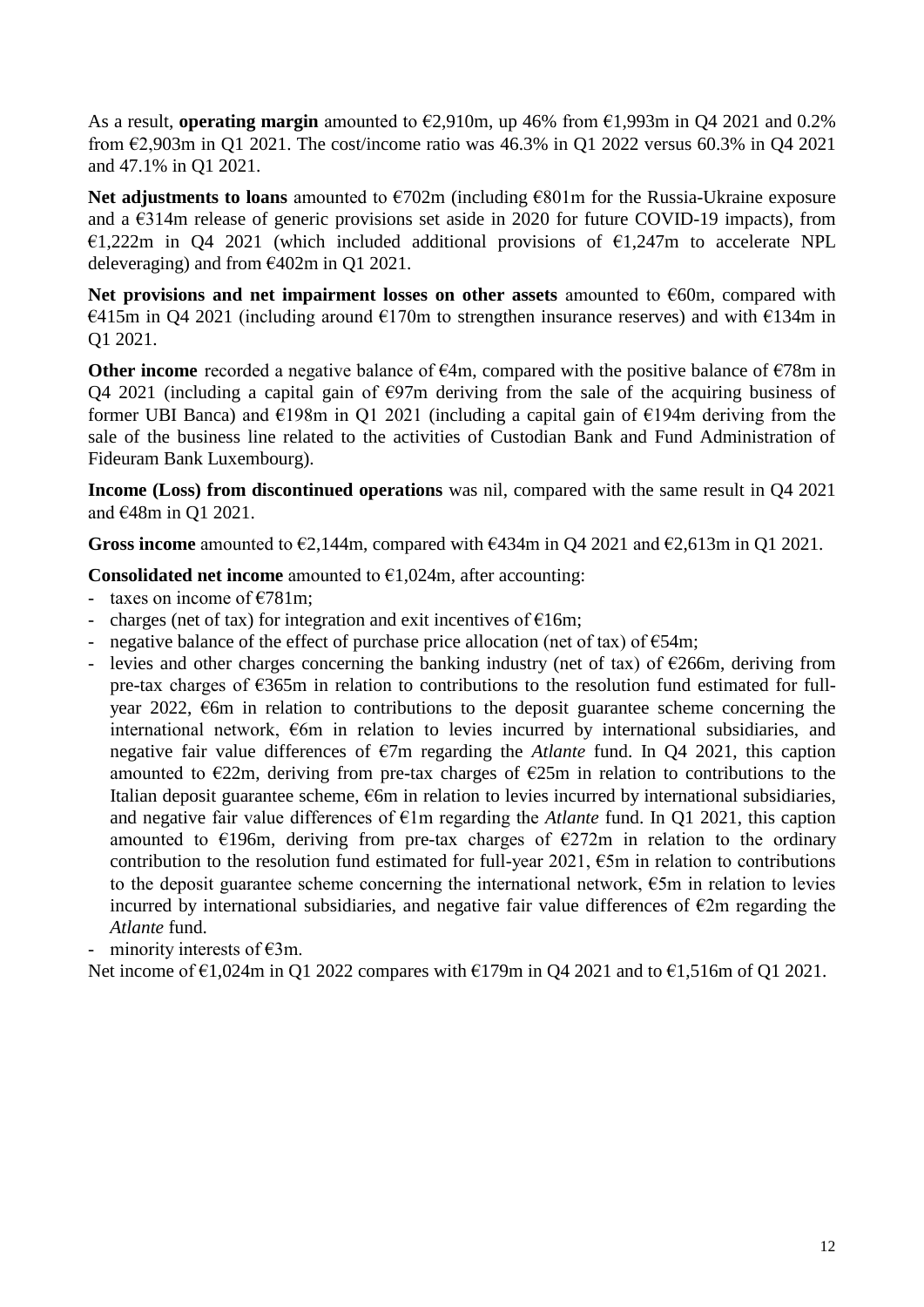#### **Balance sheet as at 31 March 2022**

As regards the consolidated balance sheet figures, as at 31 March 2022 **loans to customers**  amounted to  $\epsilon$ 468bn, up 0.7% on year-end 2021 and up 0.8% on 31 March 2021 (up 0.9% on Q4 2021 and up 1.3% on Q1 2021 when taking into account quarterly average volumes (\*)). Total **nonperforming loans** (bad, unlikely-to-pay, and past due) amounted - net of adjustments - to  $\epsilon$ 6,788m, down 4.1% from  $\epsilon$ 7,077m at year-end 2021. In detail, bad loans amounted to  $\epsilon$ 2,139m from  $\epsilon$ 2,130m at year-end 2021, with a bad loan to total loan ratio of 0.5% (0.5% at year-end 2021), and a cash coverage ratio of 70.6% (70.4% at year-end 2021). Unlikely-to-pay loans decreased to €4,202m from €4,325m at year-end 2021. Past due loans decreased to €447m from €622m at year-end 2021.

**Customer financial assets** amounted to  $\epsilon$ 1,247bn, down 2.3% on year-end 2021 and up 3.9% on 31 March 2021. Under customer financial assets, **direct deposits from banking business** amounted to €549bn, down 1.1% on year-end 2021 and up 4.6% on 31 March 2021. **Direct deposits from insurance business and technical reserves** amounted to €195bn, down 4.6% on year-end 2021 and 4.2% on 31 March 2021. Indirect customer deposits amounted to €696bn, down 3.2% on year-end 2021 and up 3.3% on 31 March 2021. **Assets under management** amounted to €460bn, down 3.1% on year-end 2021 and up 2.7% on 31 March 2021. As for bancassurance, in Q1 2022 the new business for life policies amounted to  $\epsilon$ 3.8bn. Assets held under administration and in custody amounted to €237bn, down 3.4% on year-end 2021 and up 4.6% on 31 March 2021.

**Capital ratios** as at 31 March 2022, calculated by applying the transitional arrangements for 2022<sup>(11)</sup>, and deducting from capital  $\epsilon$ 717m of dividends accrued in Q1 2022 were as follows<sup>(°)</sup>:

- Common Equity Tier 1 ratio  $(11)$  at 13.8% (14.5% at year-end 2021  $(12)$ ),
- Tier 1 ratio  $(11)$  at 16% (16.4% at year-end 2021  $(12)$ ),

 $\overline{\phantom{a}}$ 

total capital ratio  $(11)$  at 18.6% (19.1% at year-end 2021  $(12)$ );

\* \* \*

<sup>(\*)</sup> Excluding the loan to the banks in compulsory administrative liquidation (formerly Banca Popolare di Vicenza and Veneto Banca).

<sup>(°)</sup> Deducting from capital also the coupons accrued on the Additional Tier 1 issues.

<sup>(11)</sup> Including the mitigation of the impact of the first time adoption of IFRS 9. Excluding the mitigation of the impact of the first time adoption of IFRS 9, capital ratios are 13.6% for the Common Equity Tier 1 ratio, 15.7% for the Tier 1 ratio and 18.5% for the total capital ratio.

<sup>(12)</sup> In accordance with the transitional arrangements for 2021. Excluding the mitigation of the impact of the first time adoption of IFRS 9, capital ratios are 14% for the Common Equity Tier 1 ratio, 15.9% for the Tier 1 ratio and 18.9% for the total capital ratio.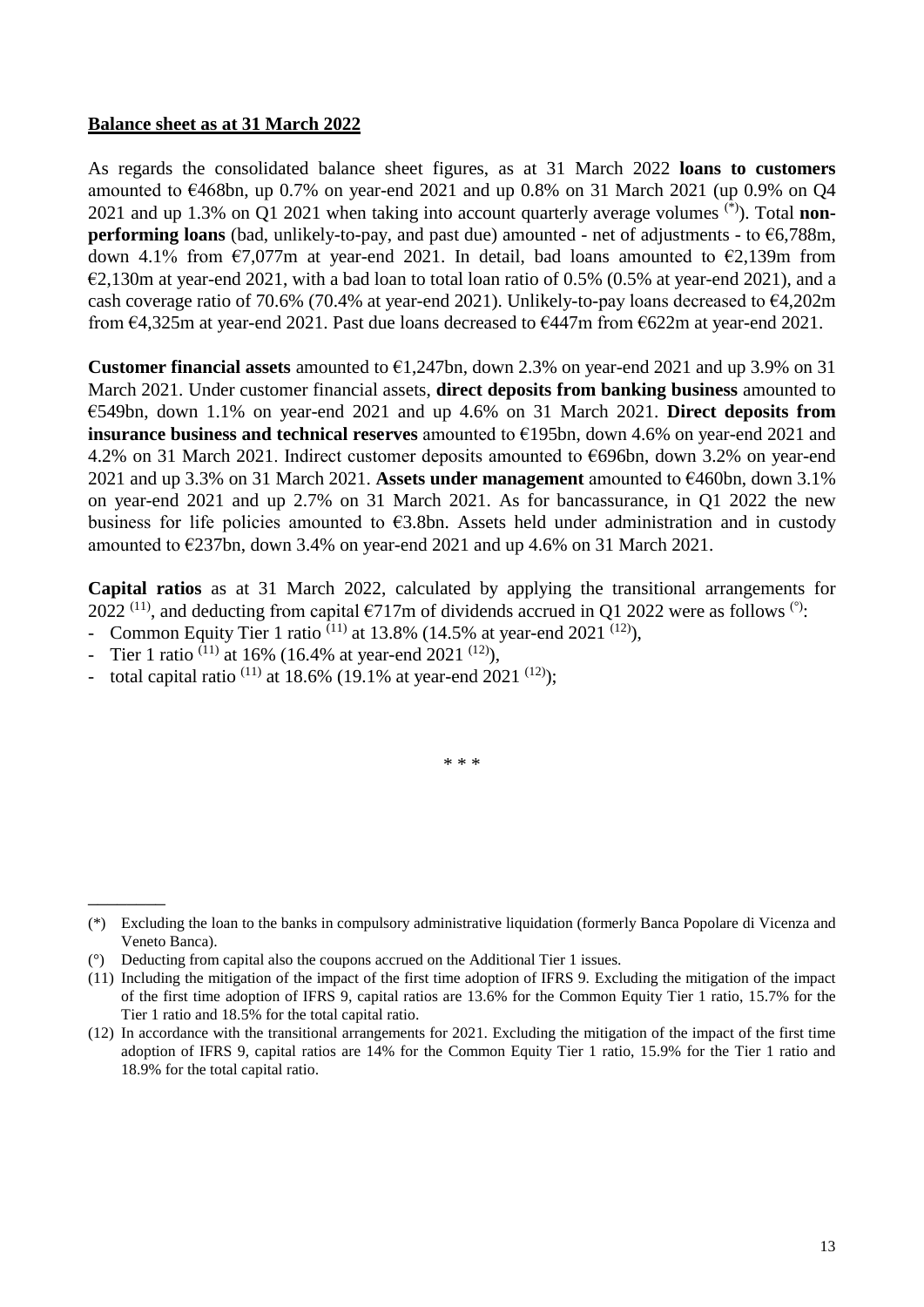As a result of the strategic decisions taken, **Intesa Sanpaolo** has maintained its position as **one of the most solid international banking Groups**. In addition to the asset quality and level of capital ratios commented on above, the Group has continued to build on its key strengths: **robust liquidity** and **low leverage**.

Specifically, with regard to the components of the Group's **liquidity**:

- the high level of available unencumbered liquid assets (including eligible assets with Central Banks received as collateral and excluding eligible assets currently used as collateral) amounted to €189bn at the end of March 2022;
- the high level of liquid assets (comprising available unencumbered liquid assets, excluding eligible assets received as collateral, and eligible assets currently used as collateral) amounted to €360bn at the end of March 2022;
- refinancing operations with the ECB to optimise the cost of funding and support businesses in their investment amounted to around €132bn as at 31 March 2022 and consisted entirely of TLTROs III;
- the sources of funding were stable and well diversified, with retail funding representing 83% of direct deposits from banking business (including securities issued);
- medium/long-term wholesale funding was  $E1.5$ bn in Q1 2022 and included a benchmark transaction of Additional Tier 1 bonds of €1bn (around 89% was placed with foreign investors).

The Group's **leverage ratio** as at 31 March 2022 was 6.4% applying the transitional arrangements for 2022 and 6.3% fully loaded, best in class among major European banking groups.

\* \* \*

As at 31 March 2022, the Intesa Sanpaolo Group's **operating structure** had a total network of 4,696 branches, consisting of 3,725 branches in Italy and 971 abroad, and employed 96,681 people.

\* \* \*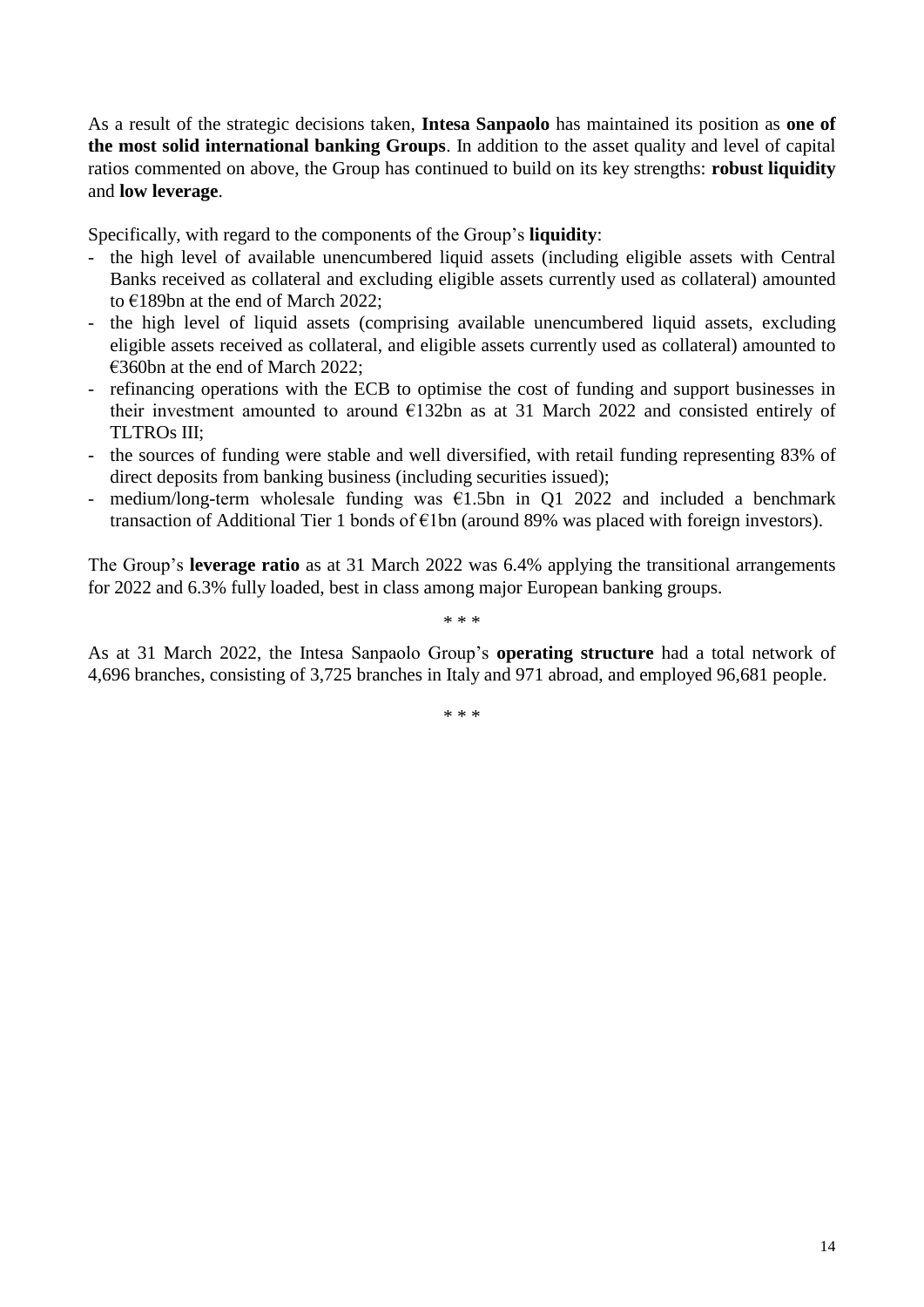### **Breakdown of results by business area**

The **Banca dei Territori** Division comprises:

- Retail customers (individual customers with financial assets up to  $\epsilon$ 250,000 and annual net income of less than  $\epsilon$ 50,000, businesses/companies with low-complexity needs);
- Exclusive customers (individual customers with financial assets between  $\epsilon$ 250,000 and  $\epsilon$ 1m or annual net income of more than  $\epsilon$ 50,000):
- SME customers (enterprises with group turnover of  $\epsilon$ 350m or less);
- customers that are non-profit organisations.

The division includes the "proximity bank" activities carried out, through the partnership between the subsidiary Banca 5 and SisalPay (Mooney), by using alternative channels to bank branches and focused on instant banking and targeting categories of customers who rarely use banking products and services.

In the first quarter of 2022, the Banca dei Territori Division recorded:

- operating income of  $\epsilon$ 2,194m, -2.7% versus  $\epsilon$ 2,255m in O4 2021, -1.4% versus  $\epsilon$ 2,226m in O1 2021, contributing approximately 41% of the consolidated operating income (41% in Q1 2021 as well);
- operating costs of €1,521m, -9.9% versus €1,688m in O4 2021, -4.5% versus €1.593m in O1 2021;
- operating margin of  $673m$ ,  $+18.8\%$  versus  $6566m$  in Q4 2021,  $+6.3\%$  versus  $633m$  in Q1 2021;
- a cost/income ratio of 69.3% versus 74.9% in Q4 2021 and 71.6% in Q1 2021;
- net recoveries of  $\epsilon$ 126m versus net provisions and adjustments of  $\epsilon$ 288m in Q4 2021 and  $\epsilon$ 302m in Q1 2021;
- gross income of  $\epsilon$ 799m versus  $\epsilon$ 238m in Q4 2021 and  $\epsilon$ 331m in Q1 2021;
- net income of  $\epsilon$ 528m versus - $\epsilon$ 14m in Q4 2021 and  $\epsilon$ 218m in Q1 2021.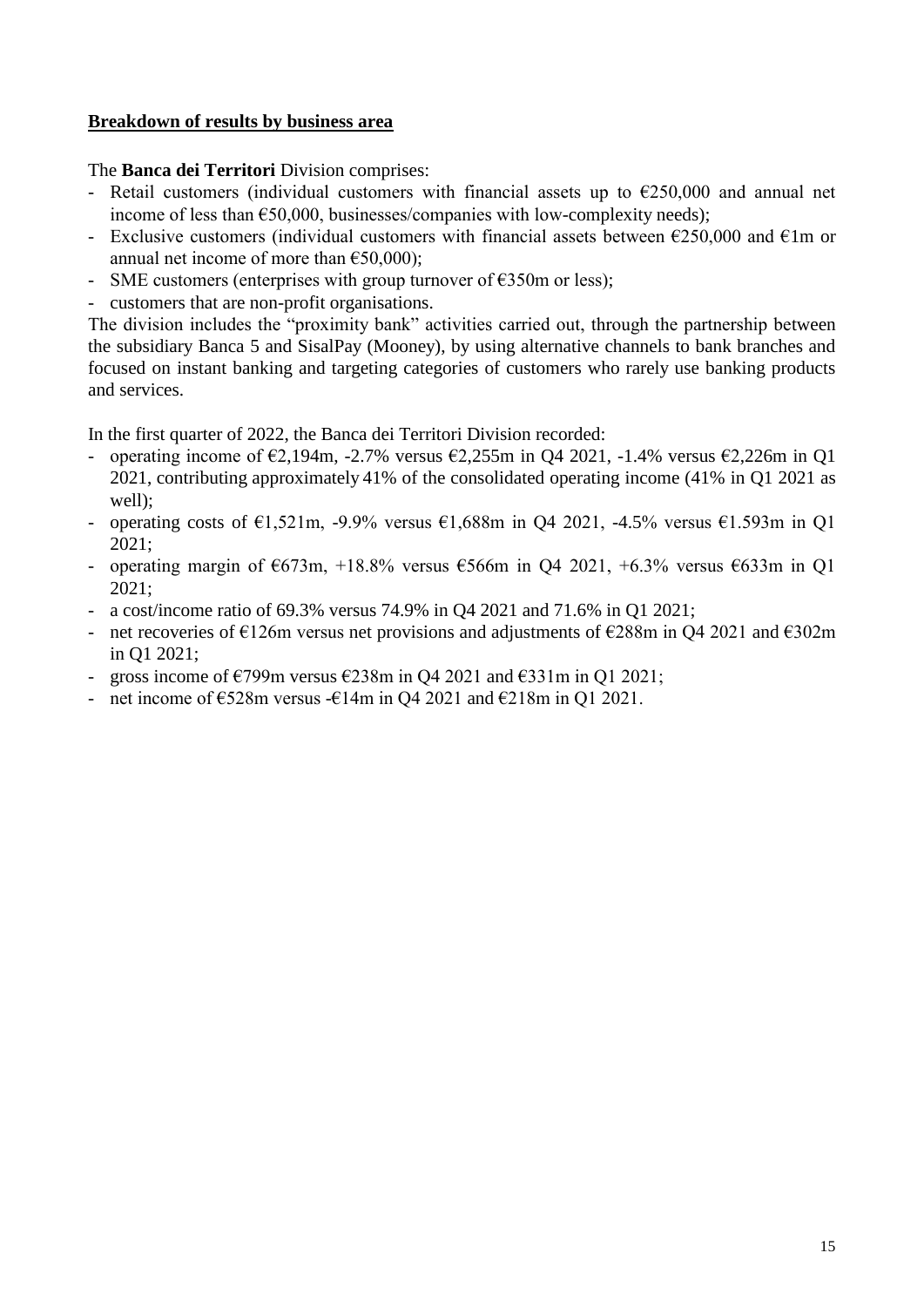#### The **IMI Corporate & Investment Banking** Division includes:

- Global Corporate, which manages the relationship with corporate customers with a turnover higher than  $\epsilon$ 350m, grouped, in accordance with a sector-based model, in the following seven industries: Automotive & Industrials; Basic Materials & Healthcare; Food & Beverage and Distribution; Retail & Luxury; Infrastructure & Real Estate Partners; Energy; Telecom, Media & Technology;
- International Department, which ensures the development of the division and is responsible for foreign branches, representative offices and foreign subsidiaries carrying out corporate banking (Intesa Sanpaolo Bank Luxembourg, Intesa Sanpaolo Bank Ireland, Intesa Sanpaolo Brasil and Banca Intesa in the Russian Federation);
- Global Banking & Sovereign Institutions, which is responsible for relationships with financial institutions;
- Global Transaction Banking, which is responsible for management of transaction banking services;
- Global Markets & Investment Banking, which operates in investment banking (M&A and advisory), structured finance, capital markets and primary markets (equity and debt capital market).

The division also comprises the management of the Group's proprietary trading.

In the first quarter of 2022, the IMI Corporate & Investment Banking Division recorded:

- operating income of  $\epsilon$ 1,394m, +42.4% versus  $\epsilon$ 979m in Q4 2021, -1.3% versus  $\epsilon$ 1,412m in Q1 2021, contributing approximately 26% of the consolidated operating income (26% in Q1 2021 as well);
- operating costs of  $\text{\textsterling}318m$ , -15.8% versus  $\text{\textsterling}378m$  in Q4 2021, +1.9% versus  $\text{\textsterling}312m$  in Q1 2021;
- operating margin of  $\epsilon$ 1,076m, +78.8% versus  $\epsilon$ 602m in Q4 2021, -2.2% versus  $\epsilon$ 1,100m in Q1 2021;
- a cost/income ratio of 22.8% versus 38.6% in Q4 2021 and 22.1% in Q1 2021;
- net provisions and adjustments of  $\epsilon$ 748m (including  $\epsilon$ 679m for the Russia-Ukraine exposure) versus net recoveries of €15m in Q4 2021 and net provisions and adjustments of €69m in Q1 2021;
- gross income of  $\epsilon$ 328m versus  $\epsilon$ 616m in Q4 2021 and  $\epsilon$ 1,031m in Q1 2021;
- net income of  $\epsilon$ 168m versus  $\epsilon$ 437m in Q4 2021 and  $\epsilon$ 721m in Q1 2021.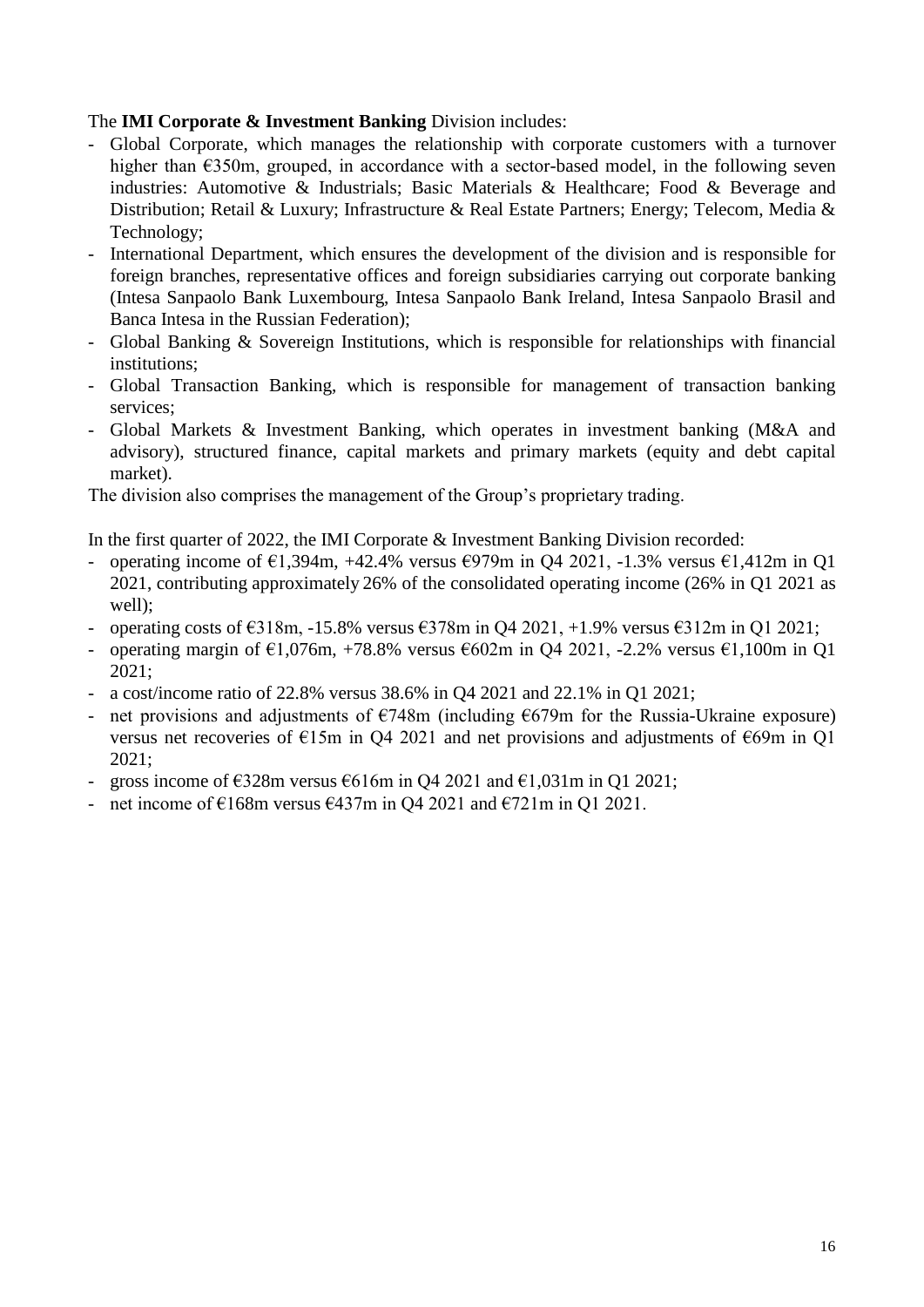The **International Subsidiary Banks** Division is responsible for operations on international markets through commercial banking subsidiaries and associates, and provides guidelines, coordination and support for the Group's subsidiaries. It is responsible for defining the Group's development strategy related to its direct presence abroad, including exploring and analysing new growth opportunities in markets where the Group already has a presence, as well as in new ones. This division also coordinates operations of international subsidiary banks and their relations with the Parent Company's head office departments and the IMI Corporate & Investment Banking Division's branches and offices abroad. The division is in charge of the Group's operations in the following geographical areas: i) South-Eastern Europe, through Privredna Banka Zagreb in Croatia, Banca Intesa Beograd in Serbia, Intesa Sanpaolo Banka Bosna i Hercegovina in Bosnia and Herzegovina, Intesa Sanpaolo Bank Albania and Intesa Sanpaolo Bank Romania; ii) Central-Eastern Europe, through Intesa Sanpaolo Bank in Slovenia, VUB Banka in Slovakia and CIB Bank in Hungary; iii) CIS and South Mediterranean, through Pravex Bank in Ukraine, Eximbank in Moldova and Bank of Alexandria in Egypt.

In the first quarter of 2022, the International Subsidiary Banks Division recorded:

- operating income of  $\epsilon$ 499m, -0.2% versus  $\epsilon$ 500m in Q4 2021, +6.6% versus  $\epsilon$ 468m in Q1 2021, contributing approximately 9% of the consolidated operating income (9% in Q1 2021 as well);
- operating costs of  $\epsilon$ 256m, -14.1% versus  $\epsilon$ 298m in Q4 2021, +2.4% versus  $\epsilon$ 250m in Q1 2021;
- operating margin of  $\epsilon$ 243m, +20.1% versus  $\epsilon$ 202m in Q4 2021, +11.5% versus  $\epsilon$ 218m in Q1 2021;
- a cost/income ratio of 51.3% versus 59.6% in Q4 2021 and 53.4% in Q1 2021;
- net provisions and adjustments of  $E141m$  (including  $E122m$  for the Russia-Ukraine exposure) versus €90m in Q4 2021 and €54m in Q1 2021;
- gross income of  $\epsilon$ 103m versus  $\epsilon$ 115m in Q4 2021 and  $\epsilon$ 166m in Q1 2021;
- net income of  $\epsilon$ 35m versus  $\epsilon$ 70m in Q4 2021 and  $\epsilon$ 104m in Q1 2021.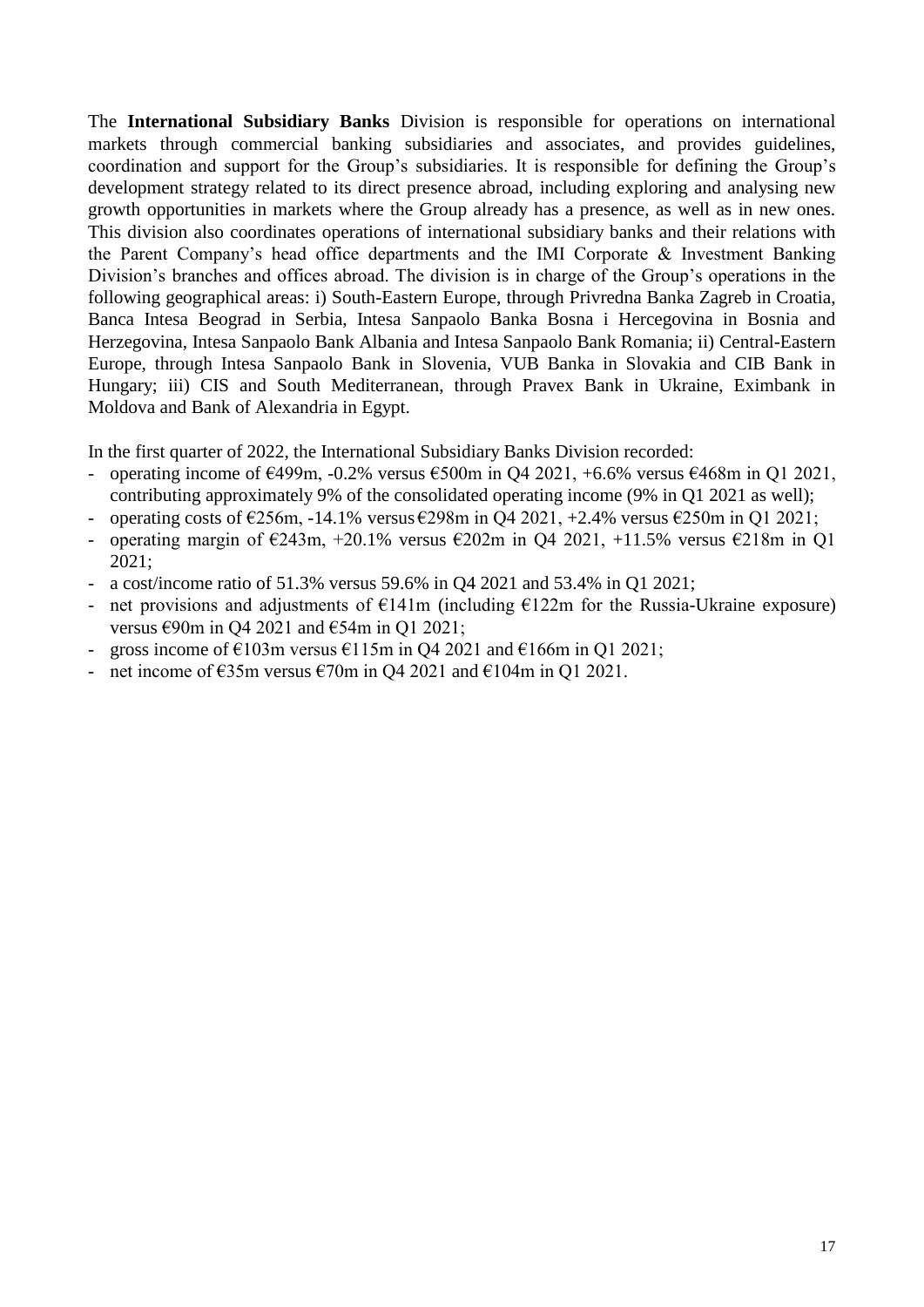The **Private Banking** Division serves the top customer segment (Private and High Net Worth Individuals) through Fideuram and its subsidiaries Intesa Sanpaolo Private Banking, SIREF Fiduciaria, Reyl Intesa Sanpaolo, Intesa Sanpaolo Private Banking Asset Management and Fideuram Asset Management Ireland.

In the first quarter of 2022, the Private Banking Division recorded:

- operating income of  $\epsilon$ 570m, -4.3% versus  $\epsilon$ 596m in Q4 2021, -5.2% versus  $\epsilon$ 601m in Q1 2021, contributing approximately 11% of the consolidated operating income (11% in Q1 2021 as well);
- operating costs of  $\epsilon$ 215m, -15.6% versus  $\epsilon$ 255m in Q4 2021, +3.9% versus  $\epsilon$ 207m in Q1 2021;
- operating margin of  $\epsilon$ 355m, +4.2% versus  $\epsilon$ 341m in O4 2021, -9.9% versus  $\epsilon$ 394m in O1 2021;
- a cost/income ratio of 37.7% versus 42.8% in Q4 2021 and 34.4% in Q1 2021;
- net recoveries of  $\epsilon$ 6m versus net provisions and adjustments of  $\epsilon$ 5m in Q4 2021 and  $\epsilon$ 7m in Q1 2021;
- gross income of  $\epsilon$ 361m versus  $\epsilon$ 335m in Q4 2021 and  $\epsilon$ 581m in Q1 2021;
- net income of  $\epsilon$ 245m versus  $\epsilon$ 213m in Q4 2021 and  $\epsilon$ 395m in Q1 2021.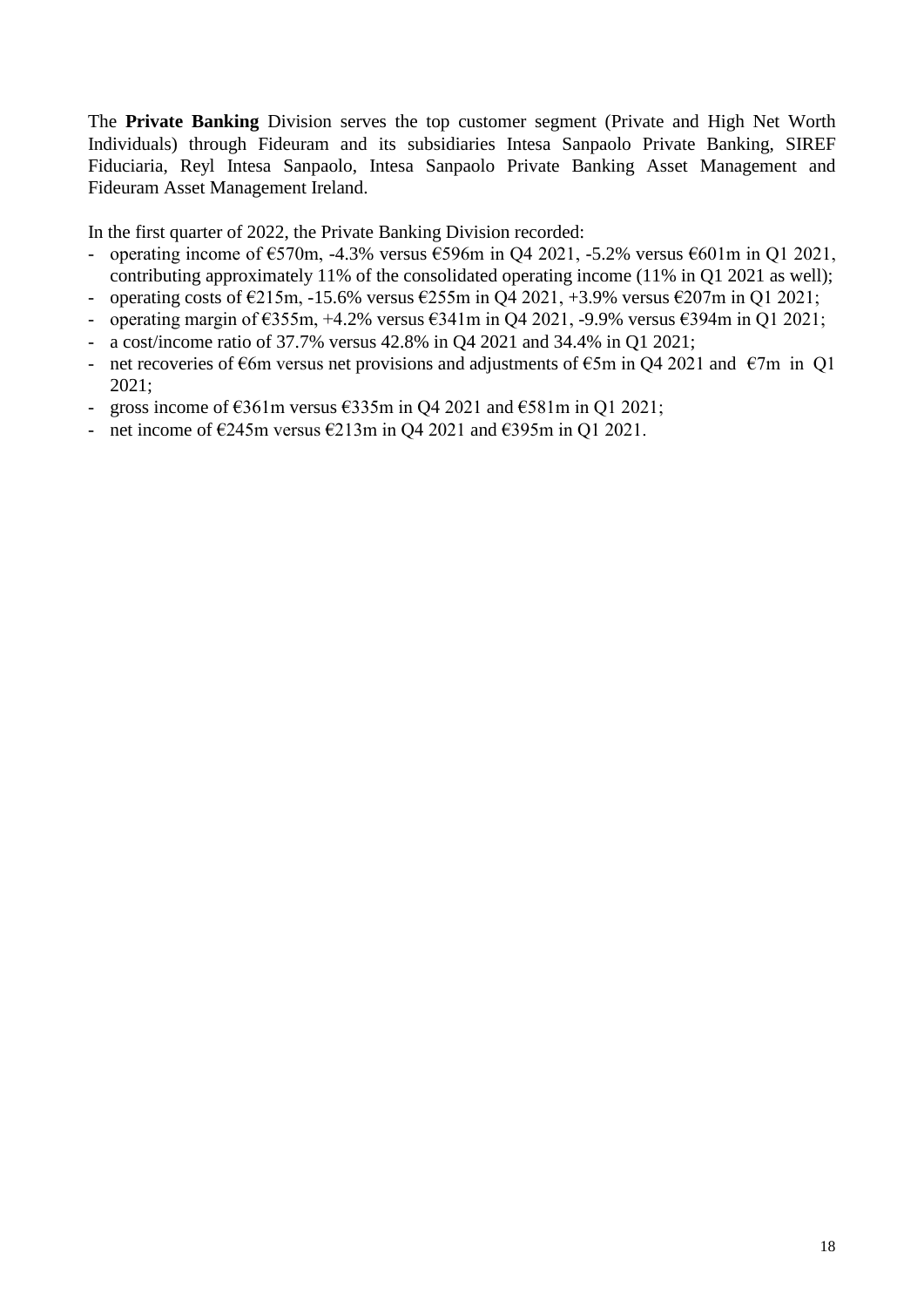The **Asset Management** Division develops asset management solutions targeted at the Group's customers, commercial networks outside the Group and the institutional clientele through Eurizon Capital. Eurizon Capital controls Pramerica (merged by incorporation on 1 July 2021), Eurizon Capital SA, a Luxembourg asset management company dedicated to development on international markets, Epsilon SGR, a company specialising in structured products, Eurizon Asset Management Slovakia, which heads up Eurizon Asset Management Hungary and Eurizon Asset Management Croatia (the asset management hub in Eastern Europe), Eurizon Capital Real Asset SGR focused on alternative asset classes, Eurizon SLJ Capital LTD, an English asset management company focused on macroeconomic and currency strategies. Eurizon Capital Asia Limited and the 49% of the Chinese asset management company Penghua Fund Management.

In the first quarter of 2022, the Asset Management Division recorded:

- operating income of  $\epsilon$ 253m, -37.6% versus  $\epsilon$ 406m in Q4 2021, -15.9% versus  $\epsilon$ 301m in Q1 2021, contributing approximately 5% of the consolidated operating income (5% in Q1 2021 as well);
- operating costs of  $\epsilon$ 49m, -35.5% versus  $\epsilon$ 76m in Q4 2021, -3.9% versus  $\epsilon$ 51m in Q1 2021;
- operating margin of  $\epsilon$ 204m, -38.1% versus  $\epsilon$ 330m in Q4 2021, -18.4% versus  $\epsilon$ 250m in Q1 2021;
- a cost/income ratio of 19.4% versus 18.7% in Q4 2021 and 16.9% in Q1 2021;
- gross income of  $\epsilon$ 204m versus  $\epsilon$ 330m in Q4 2021 and  $\epsilon$ 250m in Q1 2021;
- net income of  $\epsilon$ 145m versus  $\epsilon$ 230m in O4 2021 and  $\epsilon$ 172m in O1 2021.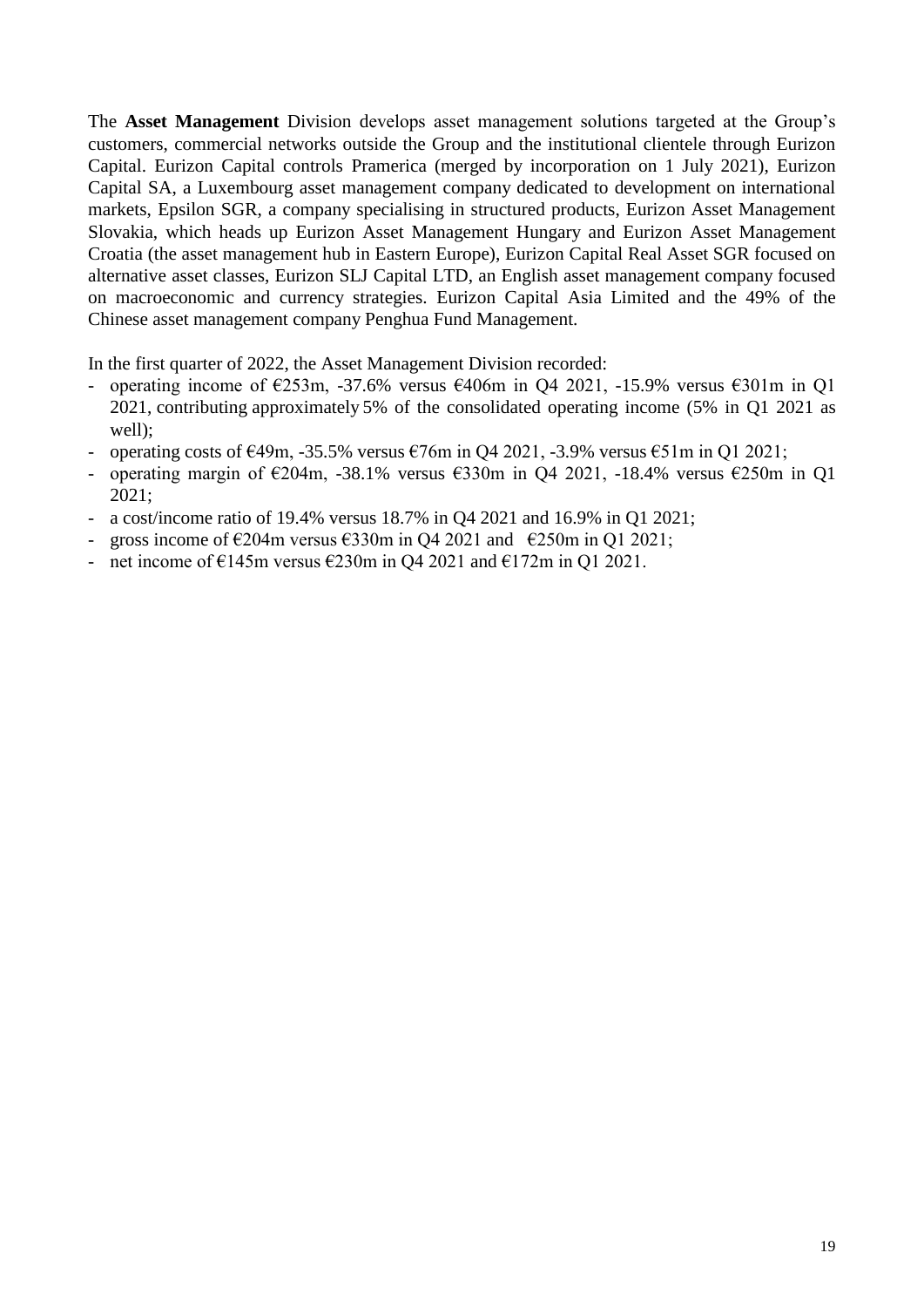The **Insurance** Division develops insurance products tailored for the Group's customers; the Division includes Intesa Sanpaolo Vita (which also controls Intesa Sanpaolo Assicura, Intesa Sanpaolo Life, Intesa Sanpaolo RBM Salute, Cargeas Assicurazioni and Intesa Sanpaolo Insurance Agency) and Fideuram Vita.

In the first quarter of 2022, the Insurance Division recorded:

- operating income of  $\epsilon$ 385m, -1.8% versus  $\epsilon$ 392m in Q4 2021, +0.5% versus  $\epsilon$ 383m in Q1 2021, contributing approximately 7% of the consolidated operating income (7% in Q1 2021 as well);
- operating costs of  $\epsilon$ 84m, -26.9% versus  $\epsilon$ 115m in Q4 2021, -3.4% versus  $\epsilon$ 87m in Q1 2021;
- operating margin of  $\epsilon$ 301m, +8.6% versus  $\epsilon$ 277m in Q4 2021, +1.7% versus  $\epsilon$ 296m in Q1 2021;
- a cost/income ratio of 21.8% versus 29.3% in Q4 2021 and 22.7% in Q1 2021;
- net provisions and adjustments of  $\epsilon$ 7m versus  $\epsilon$ 179m in Q4 2021 and  $\epsilon$ 3m in Q1 2021;
- gross income of  $\epsilon$ 294m versus  $\epsilon$ 98m in Q4 2021 and  $\epsilon$ 293m in Q1 2021;
- net income of  $\epsilon$ 201m versus  $\epsilon$ 96m in Q4 2021 and  $\epsilon$ 225m in Q1 2021.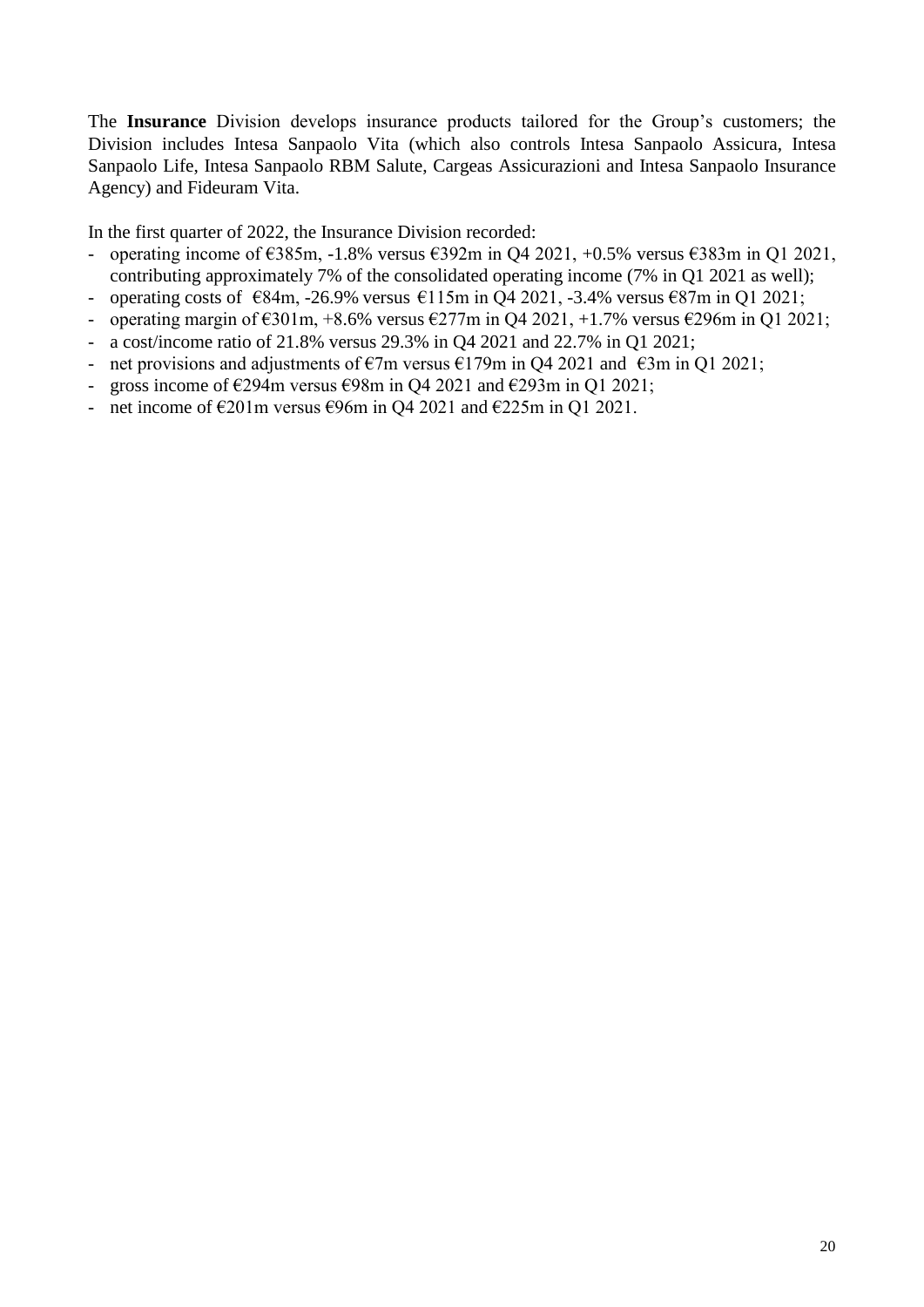### **Outlook**

The industrial initiatives of the 2022-2025 Business Plan are well underway and the net income target of 6.5 billion euro in 2025 is confirmed.

For 2022, a best-in-class profitability is envisaged:

- net income of more than 4 billion euro assuming no critical changes to commodity / energy supplies;
- net income well above 3 billion euro even assuming, on a very conservative basis, a coverage of around 40% on the Russia-Ukraine exposure, which implies the transfer of most of the exposure to Stage 3.

A solid capital position is envisaged, with a fully phased-in Common Equity Tier 1 ratio target above 12% over the 2022-2025 Business Plan horizon, in accordance with Basel 3 / Basel 4 regulations.

A strong value distribution is envisaged:

- a payout ratio of 70% of the consolidated net income in each year of the Business Plan;
- additional distribution to shareholders of 3.4 billion euro through buyback  $(*)$ , subject to ECB approval;
- any additional distribution to be evaluated on a yearly basis starting from 2023.

The outlook for 2022 is subject to fine-tuning in the coming months based on the evolution of the events involving Russia and Ukraine.

\* \* \*

\_\_\_\_\_\_\_\_

<sup>(\*)</sup> Amount equivalent to the 2019 suspended dividend.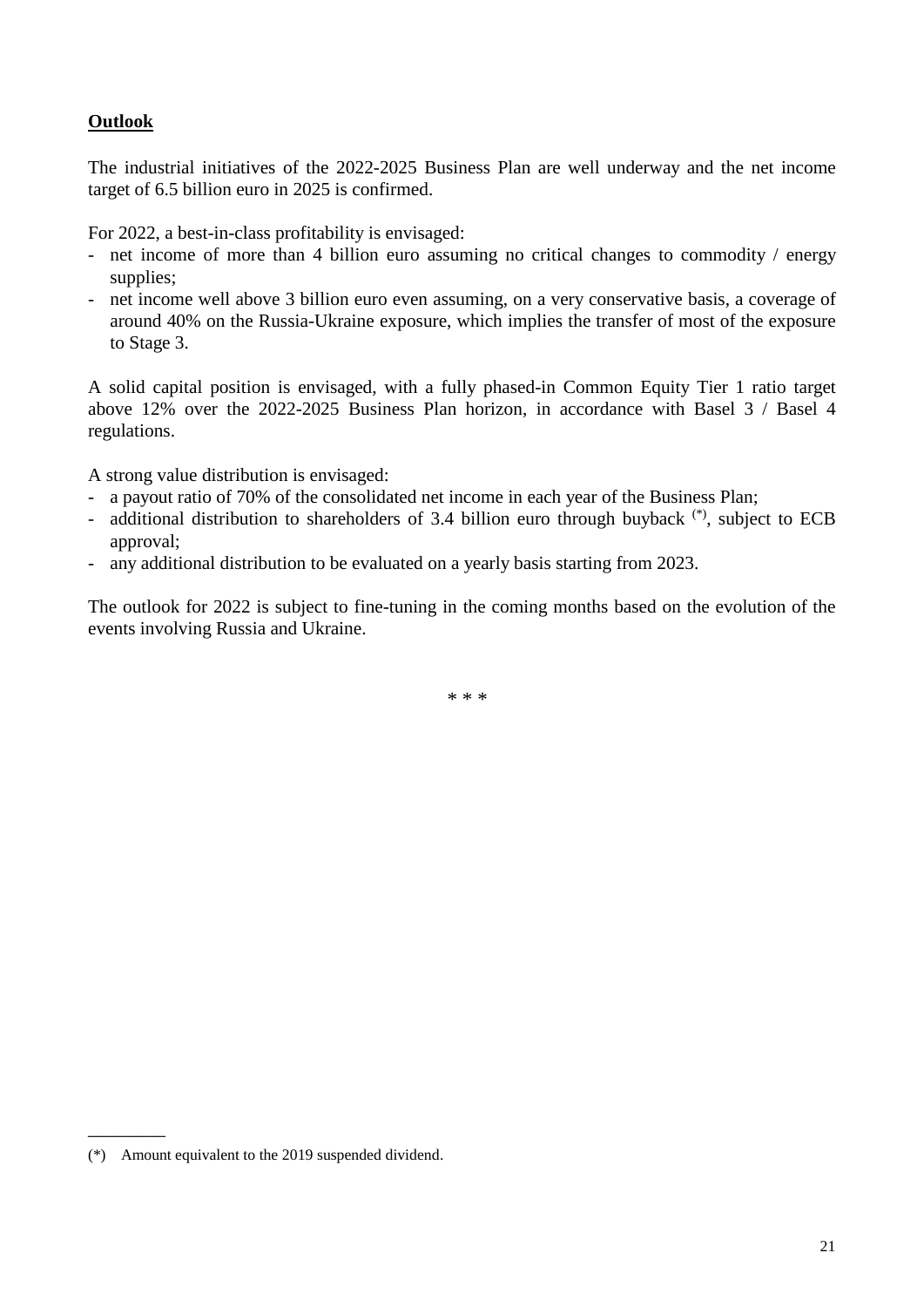For consistency purpose, the income statement figures for the first and second quarters of 2021 were restated as "Redetermined figures" following:

- the sales transactions regarding going concerns, finalised in the first half of 2021. The related items were deconsolidated line by line and the contribution to the income statement was allocated - on the basis of management figures - to income/loss from discontinued operations;
- the acquisition of the control of Lombarda Vita and Aviva Vita (renamed Assicurazioni Vita) finalised in April 2021, and Cargeas finalised at the end of May 2021. The related items were consolidated line by line on the basis of management figures, excluding the items attributable to customers involved in the sale transactions regarding the going concerns finalised in the first half of 2021, with the allocation of the corresponding net income to minority interests; with regard to Lombarda Vita and Aviva Vita, the contribution in terms of profits on investments carried at equity was eliminated and allocated to minority interests;
- the acquisition of the REYL Group, finalised at the beginning of June 2021. The related items were consolidated line by line, including the corresponding net income under minority interests.

The income statement figures for the first quarter of 2021 related to the business areas were restated to attribute the related items regarding the acquisition of Lombarda Vita, Assicurazioni Vita (formerly Aviva Vita), Cargeas and REYL and reallocate some items between Business areas and Corporate Centre.

\* \* \*

*In order to present more complete information on the results generated as at 31 March 2022, the reclassified consolidated income statement and the reclassified consolidated balance sheet included in the interim statement approved by the Board of Directors are attached. Please note that the auditing firm is completing the activities for the issue of statement in accordance with art. 26 (2) of Regulation EU n. 575/2013 and with ECB Decision no. 2015/656.*

\* \* \*

**The manager responsible for preparing the company's financial reports, Fabrizio Dabbene, declares, pursuant to paragraph 2 of Article 154-bis of the Consolidated Law on Finance, that the accounting information contained in this press release corresponds to the document results, books and accounting records.**

\* \* \*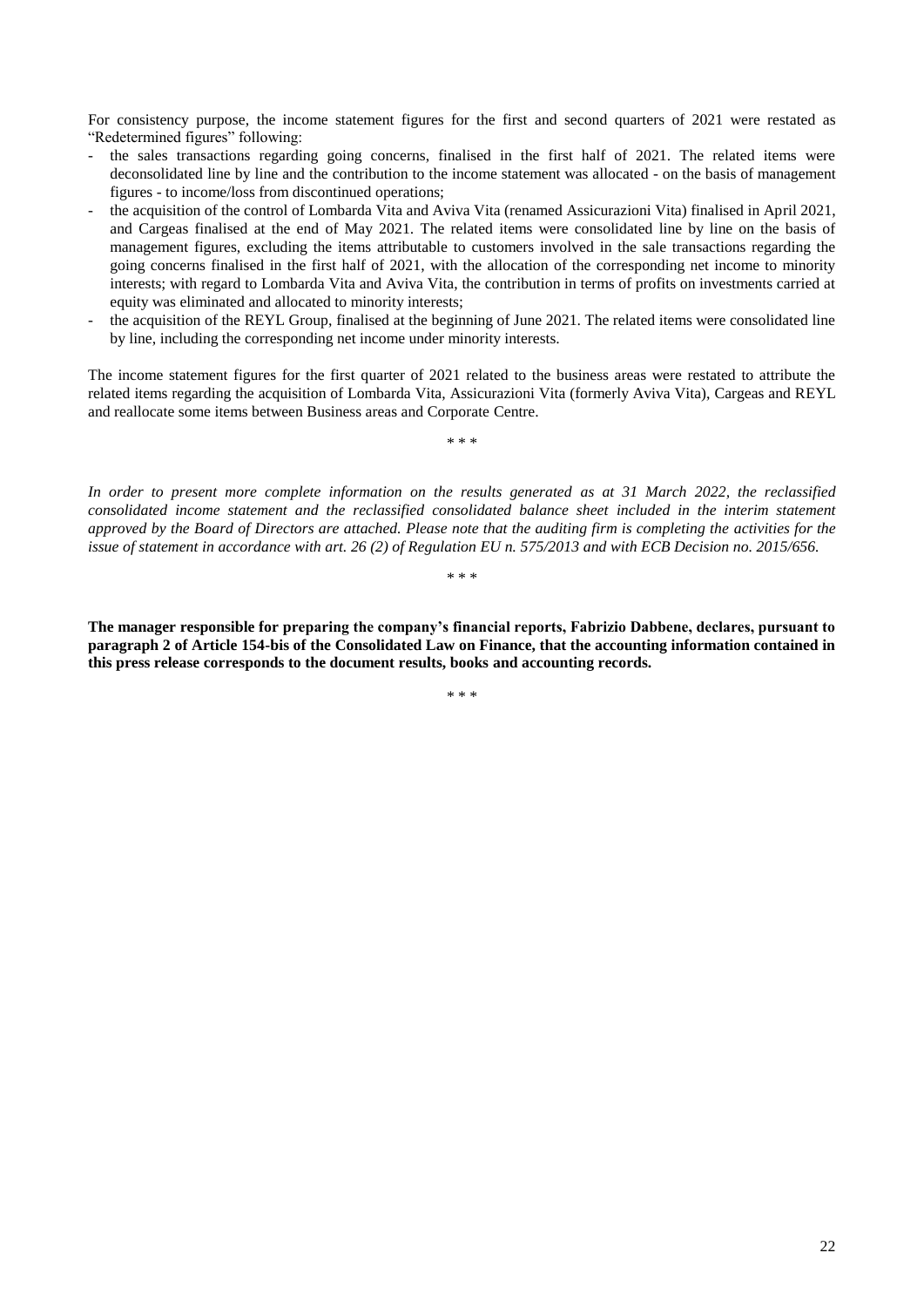The content of this document has a merely informative and provisional nature and is not to be construed as providing investment advice. The statements contained herein have not been independently verified. No representation or warranty, either express or implied, is made as to, and no reliance should be placed on, the fairness, accuracy, completeness, correctness or reliability of the information contained herein. Neither the Company nor any of its representatives shall accept any liability whatsoever (whether in negligence or otherwise) arising in any way in relation to such information or in relation to any loss arising from its use or otherwise arising in connection with this document. By accessing these materials, you agree to be bound by the foregoing limitations.

This press release contains certain forward-looking statements, projections, objectives, estimates and forecasts reflecting the Intesa Sanpaolo management's current views with respect to certain future events. Forward-looking statements, projections, objectives, estimates and forecasts are generally identifiable by the use of the words "may," "will," "should," "plan," "expect," "anticipate," "estimate," "believe," "intend," "project," "goal" or "target" or the negative of these words or other variations on these words or comparable terminology. These forward-looking statements include, but are not limited to, all statements other than statements of historical facts, including, without limitation, those regarding Intesa Sanpaolo's future financial position and results of operations, strategy, plans, objectives, goals and targets and future developments in the markets where Intesa Sanpaolo participates or is seeking to participate.

Due to such uncertainties and risks, readers are cautioned not to place undue reliance on such forward-looking statements as a prediction of actual results. The Intesa Sanpaolo Group's ability to achieve its projected objectives or results is dependent on many factors which are outside management's control. Actual results may differ materially from (and be more negative than) those projected or implied in the forward-looking statements. Such forward-looking information involves risks and uncertainties that could significantly affect expected results and is based on certain key assumptions.

All forward-looking statements included herein are based on information available to Intesa Sanpaolo as of the date hereof. Intesa Sanpaolo undertakes no obligation to update publicly or revise any forward-looking statements, whether as a result of new information, future events or otherwise, except as may be required by applicable law. All subsequent written and oral forward-looking statements attributable to Intesa Sanpaolo or persons acting on its behalf are expressly qualified in their entirety by these cautionary statements.

\* \* \*

*Investor Relations Media Relations +39.02.87943180 +39.02.87962326 [investor.relations@intesasanpaolo.com](mailto:investor.relations@intesasanpaolo.com) [stampa@intesasanpaolo.com](mailto:stampa@intesasanpaolo.com)*

*[group.intesasanpaolo.com](https://group.intesasanpaolo.com/en/)*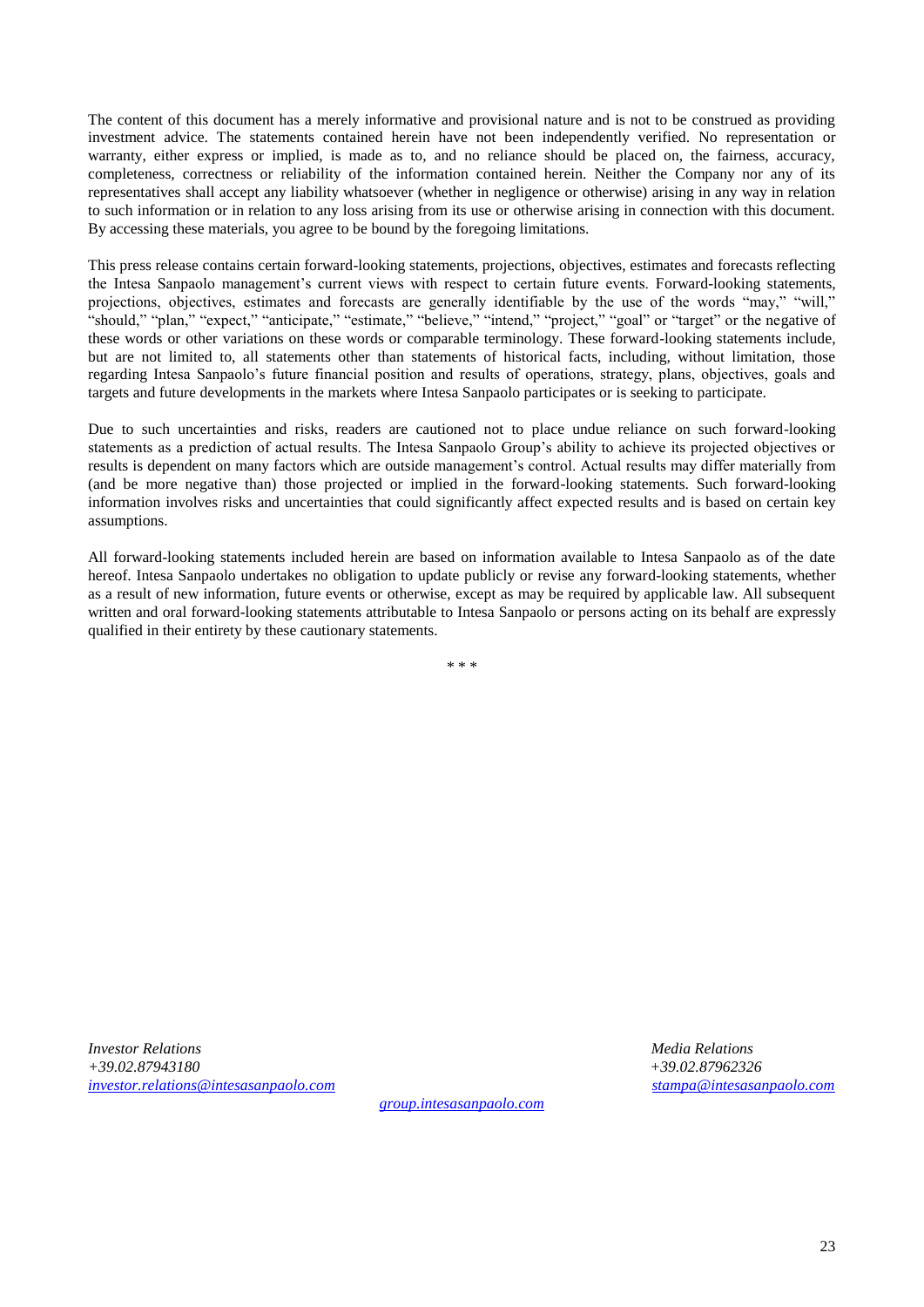### Reclassified consolidated statement of income

|                                                                               | 31.03.2022 | (millions of euro)<br><b>Changes</b> |        |               |
|-------------------------------------------------------------------------------|------------|--------------------------------------|--------|---------------|
|                                                                               |            | 31.03.2021                           |        |               |
|                                                                               |            |                                      | amount | $\frac{9}{6}$ |
| Net interest income                                                           | 1,956      | 2,013                                | $-57$  | $-2.8$        |
| Net fee and commission income                                                 | 2,286      | 2,395                                | $-109$ | $-4.6$        |
| Income from insurance business                                                | 402        | 373                                  | 29     | 7.8           |
| Profits (Losses) on financial assets and liabilities designated at fair value | 767        | 796                                  | $-29$  | $-3.6$        |
| Other operating income (expenses)                                             | 3          | 49                                   | $-46$  | $-93.9$       |
| <b>Operating income</b>                                                       | 5,414      | 5,626                                | $-212$ | $-3.8$        |
| Personnel expenses                                                            | $-1,577$   | $-1,678$                             | $-101$ | $-6.0$        |
| Other administrative expenses                                                 | $-612$     | $-648$                               | $-36$  | $-5.6$        |
| Adjustments to property, equipment and intangible assets                      | $-315$     | $-306$                               | 9      | 2.9           |
| <b>Operating costs</b>                                                        | $-2,504$   | $-2,632$                             | $-128$ | $-4.9$        |
| <b>Operating margin</b>                                                       | 2,910      | 2,994                                | -84    | $-2.8$        |
| Net adjustments to loans                                                      | $-702$     | $-408$                               | 294    | 72.1          |
| Other net provisions and net impairment losses on other assets                | $-60$      | $-133$                               | $-73$  | $-54.9$       |
| Other income (expenses)                                                       | $-4$       | 198                                  | $-202$ |               |
| Income (Loss) from discontinued operations                                    |            |                                      |        |               |
| <b>Gross income (loss)</b>                                                    | 2,144      | 2,651                                | $-507$ | $-19.1$       |
| Taxes on income                                                               | $-781$     | $-839$                               | $-58$  | $-6.9$        |
| Charges (net of tax) for integration and exit incentives                      | $-16$      | $-52$                                | $-36$  | $-69.2$       |
| Effect of purchase price allocation (net of tax)                              | $-54$      | $-16$                                | 38     |               |
| Levies and other charges concerning the banking industry (net of tax)         | $-266$     | $-209$                               | 57     | 27.3          |
| Impairment (net of tax) of goodwill and other intangible assets               |            |                                      |        |               |
| <b>Minority interests</b>                                                     | $-3$       | $-19$                                | $-16$  | $-84.2$       |
| <b>Net income (loss)</b>                                                      | 1,024      | 1,516                                | $-492$ | $-32.5$       |

Figures restated, where necessary and material, considering the changes in the scope of consolidation.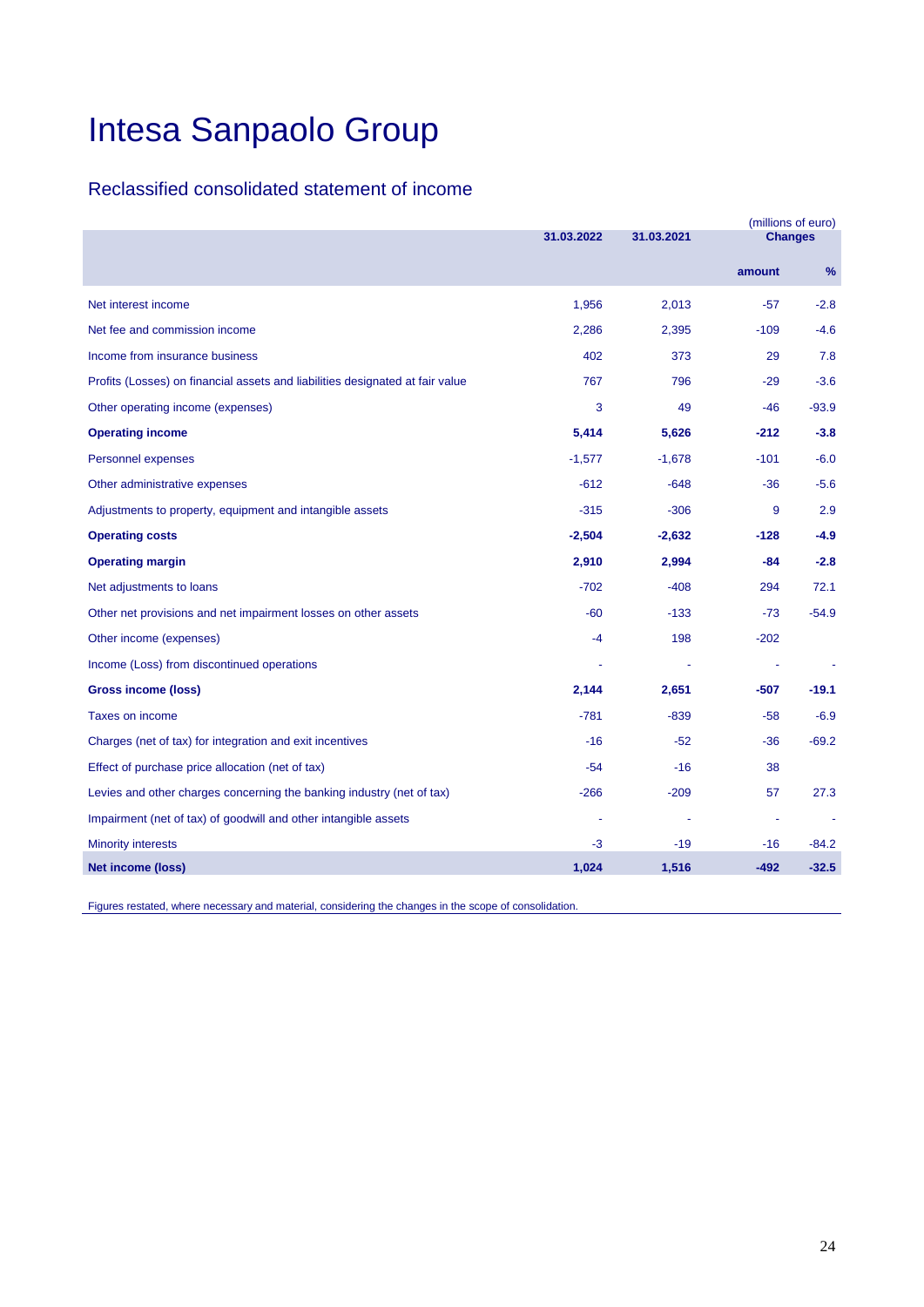### Reclassified consolidated statement of income – Redetermined figures

|                                                                               |            |                                |                | (millions of euro) |
|-------------------------------------------------------------------------------|------------|--------------------------------|----------------|--------------------|
|                                                                               | 31.03.2022 | 31.03.2021                     |                | <b>Changes</b>     |
|                                                                               |            | <b>Redetermined</b><br>figures | amount         | $\frac{9}{6}$      |
| Net interest income                                                           | 1,956      | 1,952                          | 4              | 0.2                |
| Net fee and commission income                                                 | 2,286      | 2,313                          | $-27$          | $-1.2$             |
| Income from insurance business                                                | 402        | 398                            | 4              | 1.0                |
| Profits (Losses) on financial assets and liabilities designated at fair value | 767        | 795                            | $-28$          | $-3.5$             |
| Other operating income (expenses)                                             | 3          | 32                             | $-29$          | $-90.6$            |
| <b>Operating income</b>                                                       | 5,414      | 5,490                          | -76            | $-1.4$             |
| Personnel expenses                                                            | $-1,577$   | $-1,629$                       | $-52$          | $-3.2$             |
| Other administrative expenses                                                 | $-612$     | $-651$                         | $-39$          | $-6.0$             |
| Adjustments to property, equipment and intangible assets                      | $-315$     | $-307$                         | 8              | 2.6                |
| <b>Operating costs</b>                                                        | $-2,504$   | $-2,587$                       | -83            | $-3.2$             |
| <b>Operating margin</b>                                                       | 2,910      | 2,903                          | $\overline{7}$ | 0.2                |
| Net adjustments to loans                                                      | $-702$     | $-402$                         | 300            | 74.6               |
| Other net provisions and net impairment losses on other assets                | $-60$      | $-134$                         | $-74$          | $-55.2$            |
| Other income (expenses)                                                       | $-4$       | 198                            | $-202$         |                    |
| Income (Loss) from discontinued operations                                    |            | 48                             | $-48$          |                    |
| <b>Gross income (loss)</b>                                                    | 2,144      | 2,613                          | -469           | $-17.9$            |
| <b>Taxes on income</b>                                                        | $-781$     | $-837$                         | $-56$          | $-6.7$             |
| Charges (net of tax) for integration and exit incentives                      | $-16$      | $-52$                          | $-36$          | $-69.2$            |
| Effect of purchase price allocation (net of tax)                              | $-54$      | $-16$                          | 38             |                    |
| Levies and other charges concerning the banking industry (net of tax)         | $-266$     | $-196$                         | 70             | 35.7               |
| Impairment (net of tax) of goodwill and other intangible assets               |            |                                |                |                    |
| <b>Minority interests</b>                                                     | -3         | 4                              | $-7$           |                    |
| <b>Net income (loss)</b>                                                      | 1,024      | 1,516                          | $-492$         | $-32.5$            |

Redetermined figures have been prepared to take into account the reallocation, based on management data, of the contribution from the going concerns object of disposal to income (loss) from discontinued operations, as part of the acquisition of the UBI Group, as well as the inclusion of the contribution of insurance companies Assicurazioni Vita (formerly Aviva Vita), Lombarda Vita and Cargeas, net of the effects attributable to the branches object of disposal.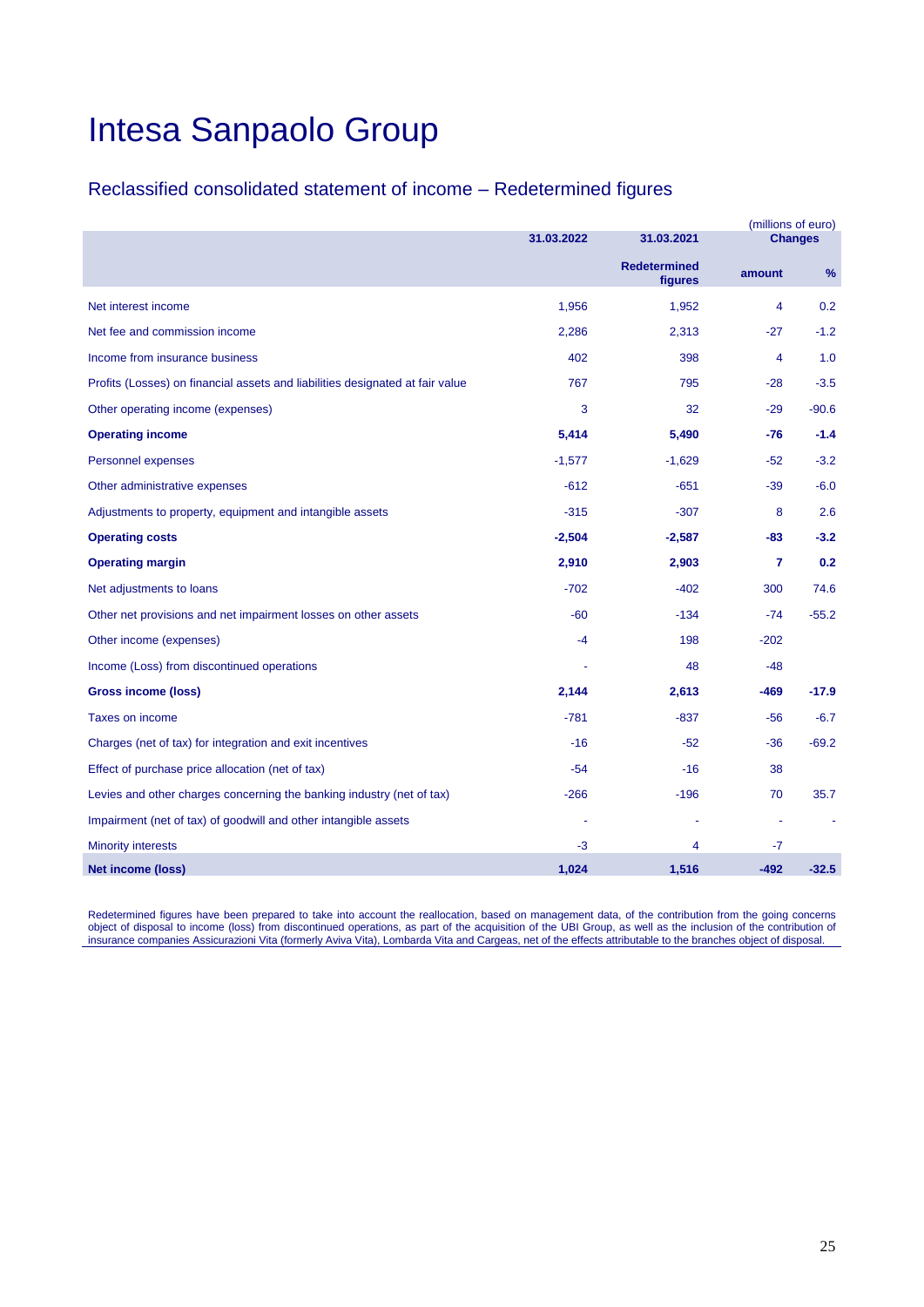## Quarterly development of the reclassified consolidated statement of income

|                                                                               |                         |                          | (millions of euro)      |                   |                         |
|-------------------------------------------------------------------------------|-------------------------|--------------------------|-------------------------|-------------------|-------------------------|
|                                                                               | 2022                    |                          | 2021                    |                   |                         |
|                                                                               | <b>First</b><br>quarter | <b>Fourth</b><br>quarter | <b>Third</b><br>quarter | Second<br>quarter | <b>First</b><br>quarter |
| Net interest income                                                           | 1,956                   | 1,954                    | 1,999                   | 2,000             | 2,013                   |
| Net fee and commission income                                                 | 2,286                   | 2,532                    | 2,325                   | 2,382             | 2,395                   |
| Income from insurance business                                                | 402                     | 410                      | 365                     | 438               | 373                     |
| Profits (Losses) on financial assets and liabilities designated at fair value | 767                     | 108                      | 378                     | 344               | 796                     |
| Other operating income (expenses)                                             | 3                       | 16                       | 25                      | 16                | 49                      |
| <b>Operating income</b>                                                       | 5,414                   | 5,020                    | 5,092                   | 5,180             | 5,626                   |
| Personnel expenses                                                            | $-1,577$                | $-1,844$                 | $-1,643$                | $-1,659$          | $-1,678$                |
| Other administrative expenses                                                 | $-612$                  | $-845$                   | $-693$                  | $-706$            | $-648$                  |
| Adjustments to property, equipment and intangible assets                      | $-315$                  | $-338$                   | $-302$                  | $-300$            | $-306$                  |
| <b>Operating costs</b>                                                        | $-2,504$                | $-3,027$                 | $-2,638$                | $-2,665$          | $-2,632$                |
| <b>Operating margin</b>                                                       | 2,910                   | 1,993                    | 2,454                   | 2,515             | 2,994                   |
| Net adjustments to loans                                                      | $-702$                  | $-1,222$                 | $-543$                  | $-599$            | $-408$                  |
| Other net provisions and net impairment losses on other assets                | $-60$                   | $-415$                   | $-82$                   | $-218$            | $-133$                  |
| Other income (expenses)                                                       | -4                      | 78                       | 63                      | $-7$              | 198                     |
| Income (Loss) from discontinued operations                                    |                         |                          |                         |                   |                         |
| <b>Gross income (loss)</b>                                                    | 2,144                   | 434                      | 1,892                   | 1,691             | 2,651                   |
| Taxes on income                                                               | $-781$                  | $-82$                    | $-619$                  | $-82$             | $-839$                  |
| Charges (net of tax) for integration and exit incentives                      | $-16$                   | $-291$                   | $-41$                   | $-55$             | $-52$                   |
| Effect of purchase price allocation (net of tax)                              | $-54$                   | 46                       | $-51$                   | $-18$             | $-16$                   |
| Levies and other charges concerning the banking industry (net of tax)         | $-266$                  | $-22$                    | $-210$                  | $-83$             | $-209$                  |
| Impairment (net of tax) of goodwill and other intangible assets               |                         |                          |                         |                   |                         |
| <b>Minority interests</b>                                                     | -3                      | 94                       | 12                      | 54                | $-19$                   |
| <b>Net income (loss)</b>                                                      | 1,024                   | 179                      | 983                     | 1,507             | 1,516                   |

Figures restated, where necessary and material, considering the changes in the scope of consolidation.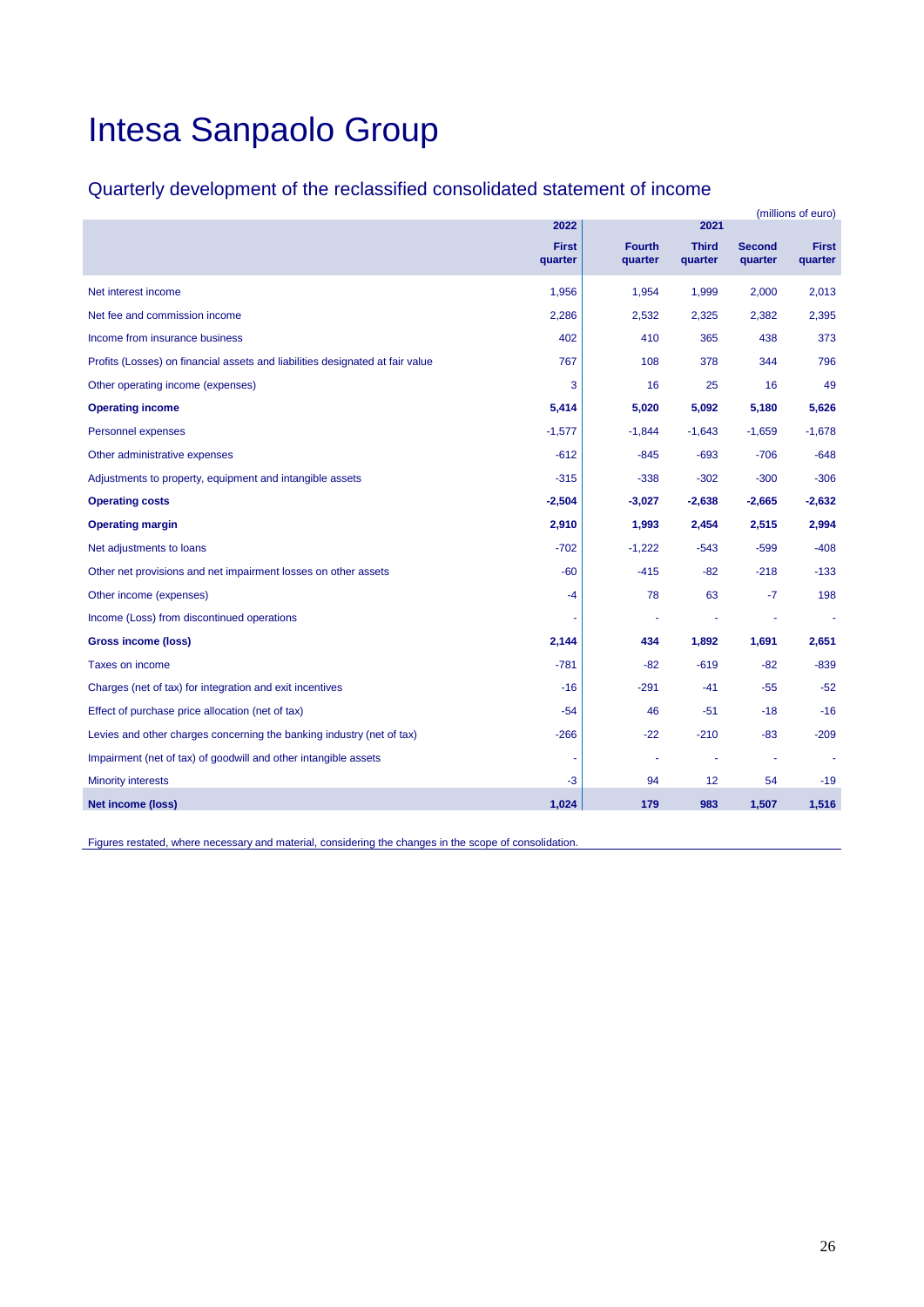### Quarterly development of the reclassified consolidated statement of income – Redetermined figures

| (millions of euro)                                                            |                         |                          |                         |                                                            |                                                           |  |
|-------------------------------------------------------------------------------|-------------------------|--------------------------|-------------------------|------------------------------------------------------------|-----------------------------------------------------------|--|
|                                                                               | 2022                    |                          |                         | 2021                                                       |                                                           |  |
|                                                                               | <b>First</b><br>quarter | <b>Fourth</b><br>quarter | <b>Third</b><br>quarter | <b>Second</b><br>quarter<br><b>Redetermined</b><br>figures | <b>First</b><br>quarter<br><b>Redetermined</b><br>figures |  |
| Net interest income                                                           | 1,956                   | 1,954                    | 1,999                   | 1,995                                                      | 1,952                                                     |  |
| Net fee and commission income                                                 | 2,286                   | 2,532                    | 2,325                   | 2,370                                                      | 2,313                                                     |  |
| Income from insurance business                                                | 402                     | 410                      | 365                     | 456                                                        | 398                                                       |  |
| Profits (Losses) on financial assets and liabilities designated at fair value | 767                     | 108                      | 378                     | 344                                                        | 795                                                       |  |
| Other operating income (expenses)                                             | 3                       | 16                       | 25                      | 19                                                         | 32                                                        |  |
| <b>Operating income</b>                                                       | 5,414                   | 5,020                    | 5,092                   | 5,184                                                      | 5,490                                                     |  |
| Personnel expenses                                                            | $-1,577$                | $-1,844$                 | $-1,643$                | $-1,657$                                                   | $-1,629$                                                  |  |
| Other administrative expenses                                                 | $-612$                  | $-845$                   | $-693$                  | $-710$                                                     | $-651$                                                    |  |
| Adjustments to property, equipment and intangible assets                      | $-315$                  | $-338$                   | $-302$                  | $-301$                                                     | $-307$                                                    |  |
| <b>Operating costs</b>                                                        | $-2,504$                | $-3,027$                 | $-2,638$                | $-2,668$                                                   | $-2,587$                                                  |  |
| <b>Operating margin</b>                                                       | 2,910                   | 1,993                    | 2,454                   | 2,516                                                      | 2,903                                                     |  |
| Net adjustments to loans                                                      | $-702$                  | $-1,222$                 | $-543$                  | $-599$                                                     | $-402$                                                    |  |
| Other net provisions and net impairment losses on other assets                | $-60$                   | $-415$                   | $-82$                   | $-220$                                                     | $-134$                                                    |  |
| Other income (expenses)                                                       | $-4$                    | 78                       | 63                      | $-7$                                                       | 198                                                       |  |
| Income (Loss) from discontinued operations                                    |                         |                          |                         | 10                                                         | 48                                                        |  |
| Gross income (loss)                                                           | 2,144                   | 434                      | 1,892                   | 1,700                                                      | 2,613                                                     |  |
| Taxes on income                                                               | $-781$                  | $-82$                    | $-619$                  | $-85$                                                      | $-837$                                                    |  |
| Charges (net of tax) for integration and exit incentives                      | $-16$                   | $-291$                   | $-41$                   | $-55$                                                      | $-52$                                                     |  |
| Effect of purchase price allocation (net of tax)                              | $-54$                   | 46                       | $-51$                   | $-18$                                                      | $-16$                                                     |  |
| Levies and other charges concerning the banking industry (net of tax)         | -266                    | -22                      | $-210$                  | -83                                                        | $-196$                                                    |  |
| Impairment (net of tax) of goodwill and other intangible assets               | ٠                       | $\sim$                   |                         |                                                            | $\tilde{\phantom{a}}$                                     |  |
| <b>Minority interests</b>                                                     | -3                      | 94                       | 12                      | 48                                                         | 4                                                         |  |
| Net income (loss)                                                             | 1,024                   | 179                      | 983                     | 1,507                                                      | 1,516                                                     |  |

Redetermined figures have been prepared to take into account the reallocation, based on management data, of the contribution from the going concerns object of disposal to income (loss) from discontinued operations, as part of the acquisition of the UBI Group, as well as the inclusion of the contribution of insurance companies Assicurazioni Vita (formerly Aviva Vita), Lombarda Vita and Cargeas, net of the effects attributable to the branches object of disposal.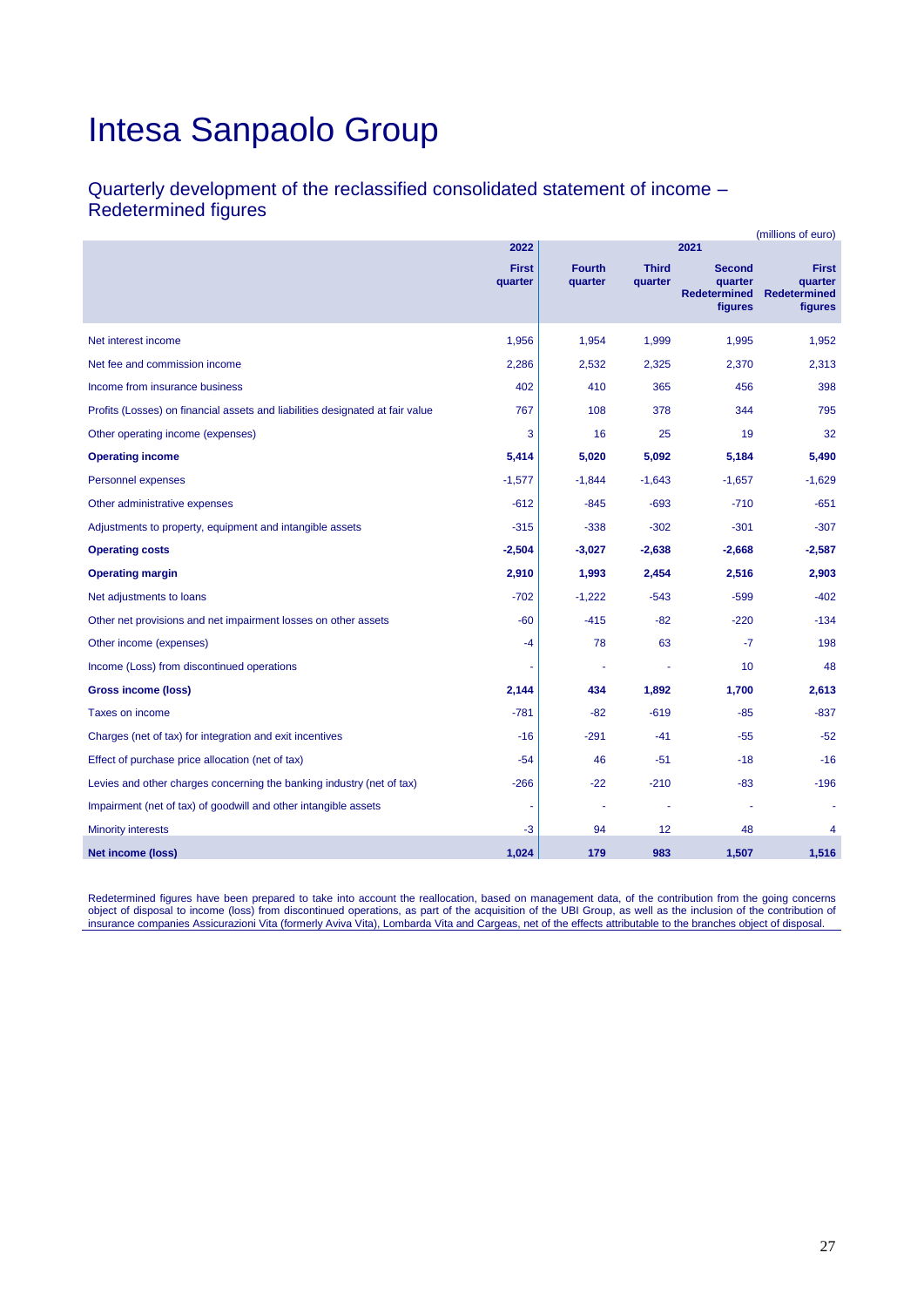## Reclassified consolidated balance sheet

|                                                                                                              |            |            | (millions of euro) |               |
|--------------------------------------------------------------------------------------------------------------|------------|------------|--------------------|---------------|
| <b>Assets</b>                                                                                                | 31.03.2022 | 31.12.2021 | <b>Changes</b>     |               |
|                                                                                                              |            |            | amount             | $\frac{9}{6}$ |
| Cash and cash equivalents                                                                                    | 17,444     | 14.756     | 2,688              | 18.2          |
| Due from banks                                                                                               | 158,500    | 162.121    | $-3.621$           | $-2.2$        |
| Loans to customers                                                                                           | 468,366    | 465,254    | 3,112              | 0.7           |
| Loans to customers measured at amortised cost                                                                | 465.787    | 463.458    | 2,329              | 0.5           |
| Loans to customers designated at fair value through other comprehensive income and through<br>profit or loss | 2,579      | 1,796      | 783                | 43.6          |
| Financial assets measured at amortised cost which do not constitute loans                                    | 56,111     | 43,325     | 12,786             | 29.5          |
| Financial assets at fair value through profit or loss                                                        | 52,872     | 51,636     | 1,236              | 2.4           |
| Financial assets at fair value through other comprehensive income                                            | 64.793     | 66.841     | $-2,048$           | $-3.1$        |
| Financial assets pertaining to insurance companies measured at fair value pursuant to IAS 39                 | 196,949    | 206.800    | $-9,851$           | $-4.8$        |
| Financial assets pertaining to insurance companies measured at amortised cost pursuant<br>to IAS 39          | 81         | 85         | $-4$               | $-4.7$        |
| Investments in associates and companies subject to joint control                                             | 1,633      | 1,652      | $-19$              | $-1.2$        |
| Property, equipment and intangible assets                                                                    | 19,885     | 20,134     | $-249$             | $-1.2$        |
| <b>Assets owned</b>                                                                                          | 18,343     | 18,613     | $-270$             | $-1.5$        |
| Rights of use acquired under leases                                                                          | 1.542      | 1.521      | 21                 | 1.4           |
| <b>Tax assets</b>                                                                                            | 18.610     | 18.808     | $-198$             | $-1.1$        |
| Non-current assets held for sale and discontinued operations                                                 | 1,556      | 1.422      | 134                | 9.4           |
| Other assets                                                                                                 | 16,444     | 16,169     | 275                | 1.7           |
| <b>Total Assets</b>                                                                                          | 1,073,244  | 1,069,003  | 4,241              | 0.4           |

| <b>Liabilities</b>                                                                                       | 31.03.2022 | 31.12.2021 | <b>Changes</b> |         |
|----------------------------------------------------------------------------------------------------------|------------|------------|----------------|---------|
|                                                                                                          |            |            | amount         | $\%$    |
| Due to banks at amortised cost                                                                           | 180,224    | 165,250    | 14,974         | 9.1     |
| Due to customers at amortised cost and securities issued                                                 | 537,289    | 543,418    | $-6,129$       | $-1.1$  |
| Financial liabilities held for trading                                                                   | 58.726     | 56,306     | 2,420          | 4.3     |
| Financial liabilities designated at fair value                                                           | 3,848      | 3,674      | 174            | 4.7     |
| Financial liabilities pertaining to insurance companies measured at amortised cost pursuant<br>to IAS 39 | 2,280      | 2,139      | 141            | 6.6     |
| Financial liabilities pertaining to insurance companies measured at fair value pursuant<br>to IAS 39     | 80.086     | 84.770     | $-4,684$       | $-5.5$  |
| <b>Tax liabilities</b>                                                                                   | 2,288      | 2,285      | 3              | 0.1     |
| Liabilities associated with non-current assets held for sale and discontinued operations                 | 37         | 30         | 7              | 23.3    |
| <b>Other liabilities</b>                                                                                 | 23,531     | 21,954     | 1,577          | 7.2     |
| of which lease payables                                                                                  | 1,385      | 1,394      | -9             | $-0.6$  |
| <b>Technical reserves</b>                                                                                | 113,471    | 118,296    | $-4,825$       | $-4.1$  |
| Allowances for risks and charges                                                                         | 6,480      | 6,815      | $-335$         | $-4.9$  |
| of which allowances for commitments and financial guarantees given                                       | 562        | 508        | 54             | 10.6    |
| Share capital                                                                                            | 10,084     | 10,084     |                |         |
| <b>Reserves</b>                                                                                          | 48,995     | 44,856     | 4,139          | 9.2     |
| <b>Valuation reserves</b>                                                                                | $-1,320$   | $-709$     | 611            | 86.2    |
| Valuation reserves pertaining to insurance companies                                                     | 120        | 476        | $-356$         | $-74.8$ |
| Interim dividend                                                                                         | $-1,399$   | $-1,399$   |                |         |
| <b>Equity instruments</b>                                                                                | 7.220      | 6.282      | 938            | 14.9    |
| <b>Minority interests</b>                                                                                | 260        | 291        | $-31$          | $-10.7$ |
| Net income (loss)                                                                                        | 1,024      | 4,185      | $-3,161$       | $-75.5$ |
| <b>Total liabilities and shareholders' equity</b>                                                        | 1,073,244  | 1,069,003  | 4,241          | 0.4     |

Figures restated, where necessary and material, considering the changes in the scope of consolidation and discontinued operations.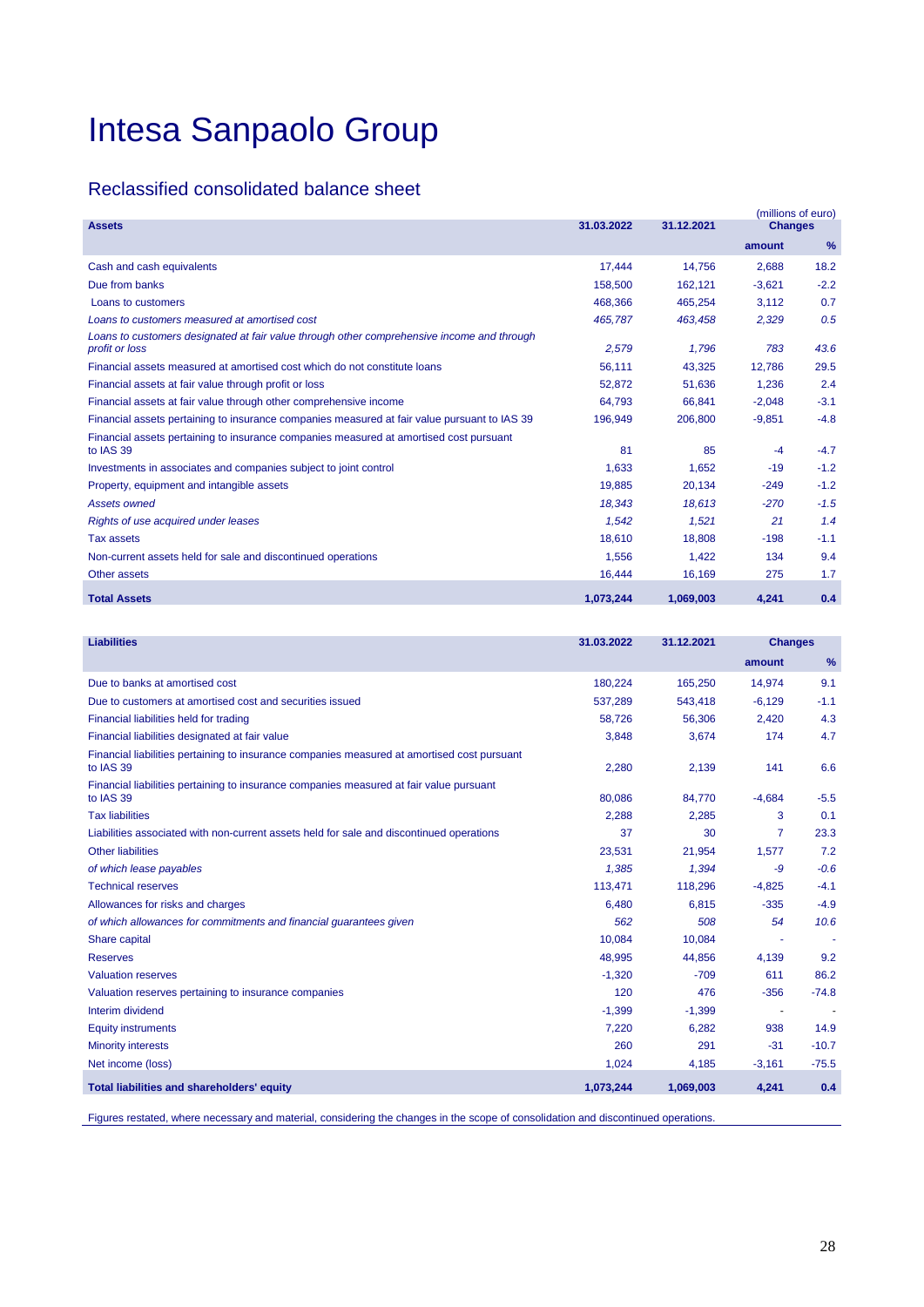## Quarterly development of the reclassified consolidated balance sheet

|                                                                                                              |           |           |           |           | (millions of euro) |
|--------------------------------------------------------------------------------------------------------------|-----------|-----------|-----------|-----------|--------------------|
| <b>Assets</b>                                                                                                | 2022      |           | 2021      |           |                    |
|                                                                                                              | 31/3      | 31/12     | 30/9      | 30/6      | 31/3               |
| Cash and cash equivalents                                                                                    | 17,444    | 14,756    | 15,133    | 14,628    | 13,709             |
| Due from banks                                                                                               | 158,500   | 162.121   | 164.890   | 148.205   | 128,188            |
| Loans to customers                                                                                           | 468,366   | 465,254   | 463,295   | 463,297   | 464,661            |
| Loans to customers measured at amortised cost                                                                | 465,787   | 463,458   | 460,903   | 461,348   | 463,129            |
| Loans to customers designated at fair value through other comprehensive income<br>and through profit or loss | 2,579     | 1,796     | 2,392     | 1,949     | 1,532              |
| Financial assets measured at amortised cost which do not constitute loans                                    | 56,111    | 43,325    | 41,286    | 42,615    | 44,857             |
| Financial assets at fair value through profit or loss                                                        | 52,872    | 51.636    | 59,924    | 59,826    | 55,455             |
| Financial assets at fair value through other comprehensive income                                            | 64,793    | 66,841    | 63,589    | 66,415    | 60,778             |
| Financial assets pertaining to insurance companies measured at fair value<br>pursuant to IAS 39              | 196,949   | 206,800   | 205,631   | 206,138   | 206,388            |
| Financial assets pertaining to insurance companies measured at amortised cost<br>pursuant to IAS 39          | 81        | 85        | 82        | 80        | 79                 |
| Investments in associates and companies subject to joint control                                             | 1,633     | 1.652     | 1.738     | 1.707     | 1.708              |
| Property, equipment and intangible assets                                                                    | 19,885    | 20,134    | 19,408    | 19,451    | 18,908             |
| <b>Assets owned</b>                                                                                          | 18,343    | 18.613    | 17,800    | 17,815    | 17,158             |
| Rights of use acquired under leases                                                                          | 1,542     | 1.521     | 1.608     | 1.636     | 1.750              |
| <b>Tax assets</b>                                                                                            | 18,610    | 18.808    | 18.805    | 19,014    | 19,582             |
| Non-current assets held for sale and discontinued operations                                                 | 1.556     | 1.422     | 3.181     | 1.566     | 3.169              |
| Other assets                                                                                                 | 16,444    | 16,169    | 14,456    | 14,653    | 14,499             |
| <b>Total Assets</b>                                                                                          | 1.073.244 | 1,069,003 | 1,071,418 | 1,057,595 | 1,031,981          |

| <b>Liabilities and Shareholders' Equity</b>                                                              | 2022<br>2021 |           |           |           |           |
|----------------------------------------------------------------------------------------------------------|--------------|-----------|-----------|-----------|-----------|
|                                                                                                          | 31/3         | 31/12     | 30/9      | 30/6      | 31/3      |
| Due to banks at amortised cost                                                                           | 180.224      | 165.250   | 179.514   | 164.840   | 151.746   |
| Due to customers at amortised cost and securities issued                                                 | 537,289      | 543,418   | 523,699   | 519,223   | 512,263   |
| Financial liabilities held for trading                                                                   | 58,726       | 56,306    | 57,533    | 57,335    | 53,544    |
| Financial liabilities designated at fair value                                                           | 3,848        | 3,674     | 3,266     | 3,361     | 3,116     |
| Financial liabilities pertaining to insurance companies measured at amortised<br>cost pursuant to IAS 39 | 2,280        | 2,139     | 2,563     | 2,518     | 2,414     |
| Financial liabilities pertaining to insurance companies measured at fair value<br>pursuant to IAS 39     | 80.086       | 84.770    | 83,093    | 83.010    | 82.040    |
| <b>Tax liabilities</b>                                                                                   | 2,288        | 2,285     | 2,618     | 2,490     | 3,303     |
| Liabilities associated with non-current assets held for sale and discontinued<br>operations              | 37           | 30        | 1,404     | 78        | 3,585     |
| <b>Other liabilities</b>                                                                                 | 23,531       | 21.954    | 24,955    | 31.674    | 26,283    |
| of which lease payables                                                                                  | 1,385        | 1,394     | 1,519     | 1,570     | 1,708     |
| <b>Technical reserves</b>                                                                                | 113,471      | 118,296   | 118,616   | 119,475   | 119,943   |
| Allowances for risks and charges                                                                         | 6,480        | 6.815     | 6.873     | 7.041     | 7.437     |
| of which allowances for commitments and financial guarantees given                                       | 562          | 508       | 534       | 548       | 576       |
| Share capital                                                                                            | 10.084       | 10.084    | 10.084    | 10.084    | 10,084    |
| <b>Reserves</b>                                                                                          | 48,995       | 44,856    | 46,508    | 46,671    | 47,529    |
| <b>Valuation reserves</b>                                                                                | $-1,320$     | $-709$    | $-569$    | $-476$    | $-738$    |
| Valuation reserves pertaining to insurance companies                                                     | 120          | 476       | 677       | 661       | 777       |
| Interim dividend                                                                                         | $-1,399$     | $-1,399$  |           |           |           |
| <b>Equity instruments</b>                                                                                | 7,220        | 6,282     | 6,279     | 6,269     | 6.202     |
| <b>Minority interests</b>                                                                                | 260          | 291       | 299       | 318       | 937       |
| Net income (loss)                                                                                        | 1,024        | 4,185     | 4,006     | 3,023     | 1,516     |
| <b>Total Liabilities and Shareholders' Equity</b>                                                        | 1.073.244    | 1,069,003 | 1.071.418 | 1,057,595 | 1.031.981 |

Figures restated, where necessary and material, considering the changes in the scope of consolidation and discontinued operations.